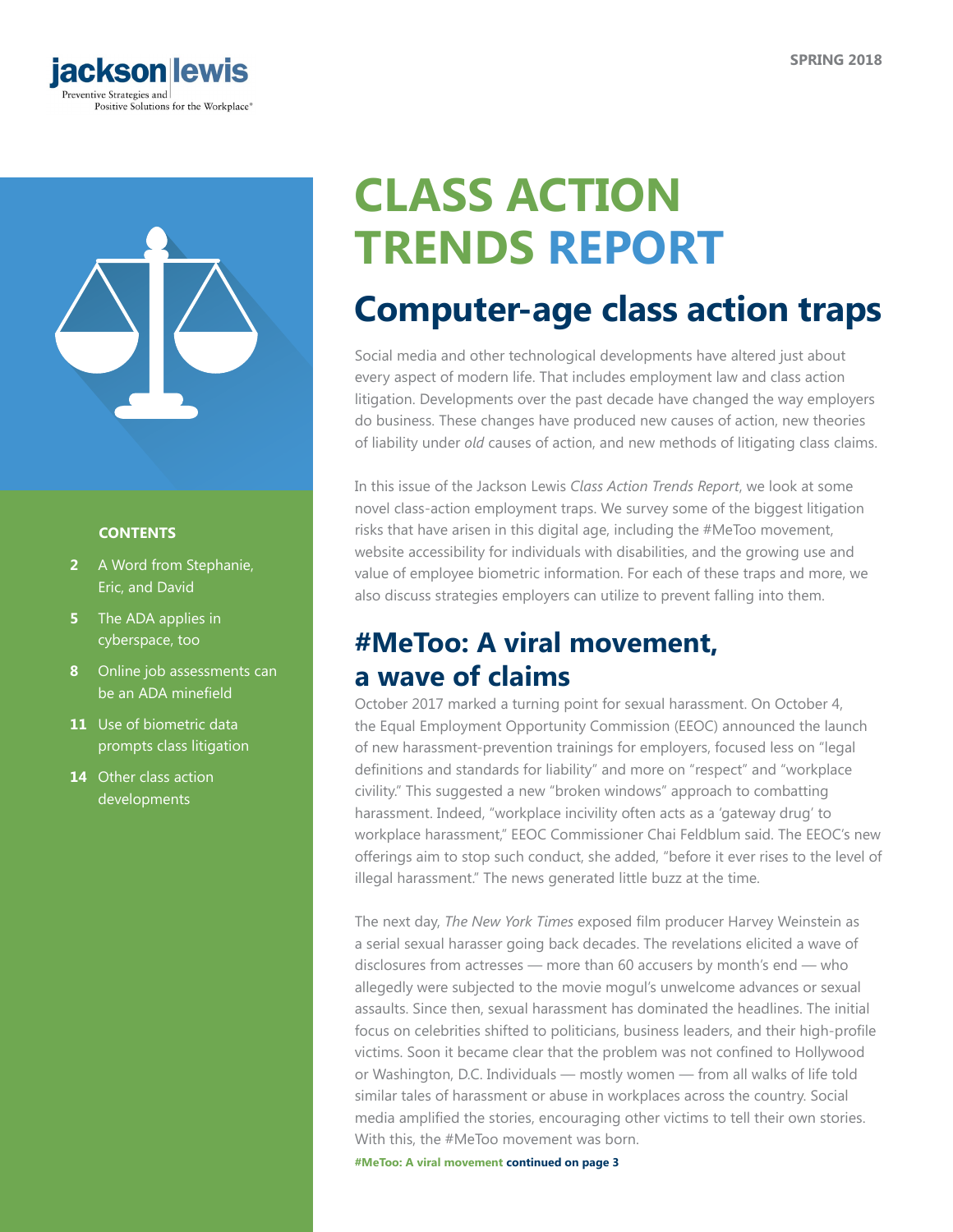## <span id="page-1-0"></span>**A WORD FROM STEPHANIE, ERIC, AND DAVID**

With spring upon us, we look to renewal. So we've turned the soil in this issue of the Jackson Lewis *Class Action Trends Report* to survey several budding trends, sowed in our modern technological age, that have proven fertile ground for class litigation.

Wage-hour claims and discrimination suits have vexed employers for decades and, over the years, employers have developed compliance and defense strategies to shield them from liability as best they can. However, even the most sophisticated employers may find themselves unaware of, and ill-prepared for, the cutting-edge issues and claims we discuss in these pages. Technology offers efficiency, convenience, and previously unimagined ways of communicating and doing business. But these modern tools have also presented new compliance challenges, legal risks, and potent means of reaching potential class members and spreading litigation trends.

Online hiring assessments and time-tracking with biometric scanning, for example, are undoubtedly useful tools for employers in recruiting and managing their workforce. But they raise compliance obligations and present potential legal traps. As these tools go mainstream, we can expect legislative measures to regulate their use to spread like proverbial weeds — giving rise to new obligations and setting additional traps.

Moreover, as our brick-and-mortar economy increasingly moves into cyberspace, the legal requirements of operating a business often carry over in unanticipated ways. Businesses have found—frequently after being

served with a lawsuit — that the Americans with Disabilities Act (ADA) and its state counterparts mandate that websites be fully accessible by customers of all abilities. Class actions targeting technical violations of this requirement are in full bloom.

Of course, those "analog" discrimination and wage-hour lawsuits aren't going away anytime soon. Indeed, with social media — that most transformational and sweeping of modern advancements — such litigation can go viral. The #MeToo movement has powerfully illustrated that social media's potency can rapidly shift the cultural terrain, and the legal landscape along with it. Heightened consciousness can plant the seeds of a litigation thicket.

Please reach out to us if you have questions about the nascent trends we highlight in this *Report.* Additionally, let us know what class action topics you'd like to see us take up in future issues.

Warm regards,

## *Stephanie L. Adler-Paindiris*

*Co-Leader • Class Actions and Complex Litigation Practice Group*

## *Eric R. Magnus*

*Co-Leader • Class Actions and Complex Litigation Practice Group*

## *David R. Golder*

*Co-Leader • Class Actions and Complex Litigation Practice Group*

#### **About the** *Class Action Trends Report*

The Jackson Lewis *Class Action Trends Report* seeks to inform clients of the critical issues that arise in class action litigation practice, and to suggest practical strategies for countering such claims. Authored in conjunction with the editors of Wolters Kluwer Law & Business *Employment Law Daily*, the publication is not intended as legal advice; rather, it serves as a general overview of the key legal issues and procedural considerations in this area of practice. We encourage you to consult with your Jackson Lewis attorney about specific legal matters or if you have additional questions about the content provided here.

#### *Jackson Lewis editorial team*

Stephanie L. Adler-Paindiris *Co-Leader, Class Actions & Complex Litigation Practice Group*

David R. Golder *Co-Leader, Class Actions & Complex Litigation Practice Group*

Eric R. Magnus *Co-Leader, Class Actions & Complex Litigation Practice Group*

Stephanie L. Goutos *Editorial Leader, Class Action Trends Report* 

Brett M. Anders William J. Anthony Justin R. Barnes Brian T. Benkstein Alison B. Crane Elizabeth S. Gerling Douglas J. Klein James M. McDonnell Tony H. McGrath Jonathan M. Minear Cary G. Palmer Paul Patten

Robert M. Pattison Scott M. Pechaitis Vincent E. Polsinelli T. Chase Samples Christine A. Slattery Christopher J. Stevens

Robert D. Vogel David T. Wiley David 1. whey<br>Victoria Woodin Chavey

#### *Employment Law Daily editorial team*

Joy P. Waltemath, J.D., *Managing Editor* Lisa Milam-Perez, J.D., *Senior Employment Law Analyst*

Mail regarding your subscription should be sent to contactus@jacksonlewis.com or Jackson Lewis P.C. 666 Third Avenue, New York, NY 10017. Attn: Client Services. Please include the title of this publication. © 2018 Jackson Lewis P.C.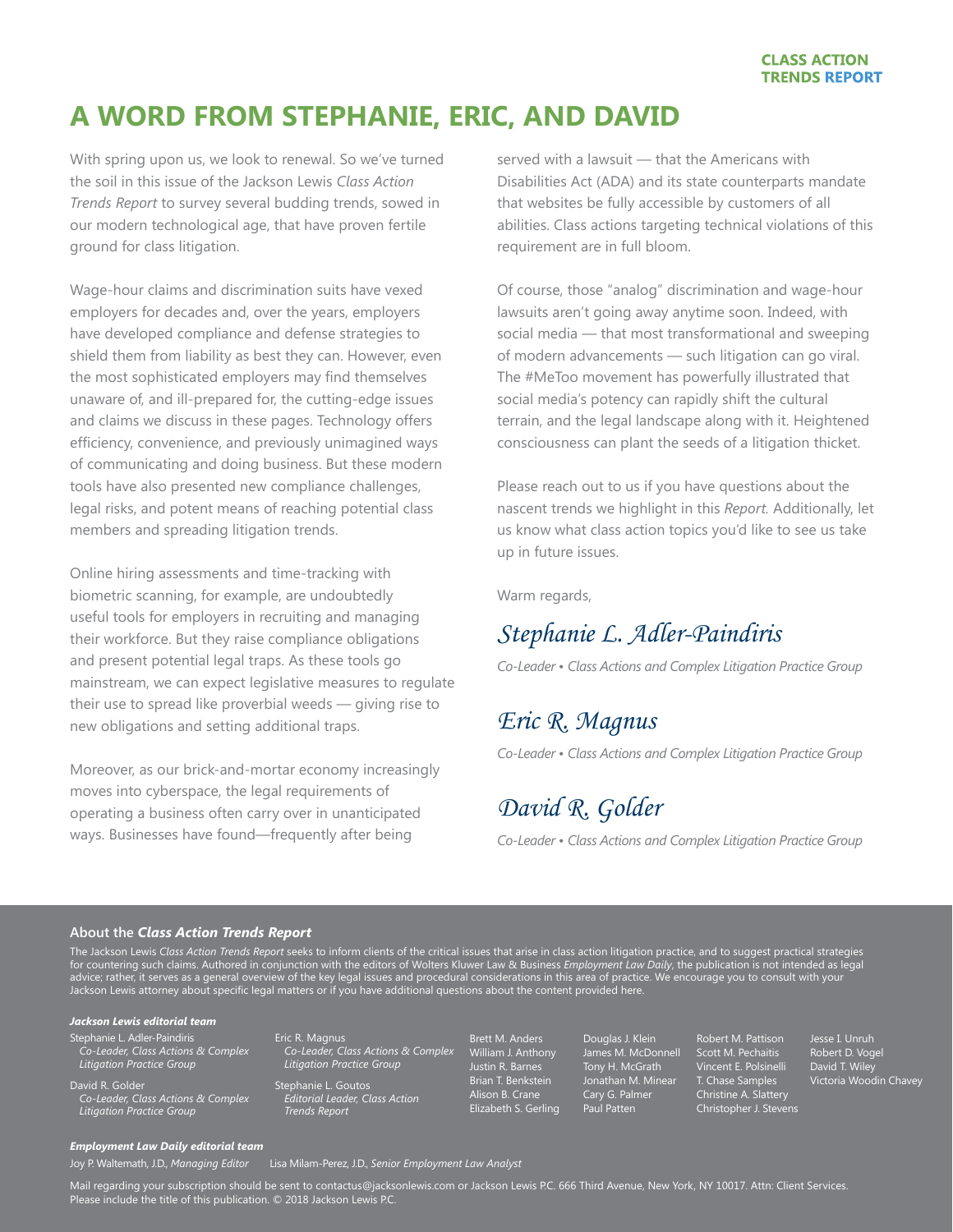### **#METOO: A VIRAL MOVEMENT continued from page 1**

Employers long have had to contend with and respond to sexual harassment and its consequences. EEOC statistics show that what may appear to be new is hardly new at all. From 2010 through 2016, the EEOC received

*Employers must take stock of their own strategies for preventing and responding to sexual harassment and* 

more than 12,000 charges of sex-based harassment each year. Nearly one-third of the approximately 90,000 charges received in fiscal year 2015 included an

*prepare for a potential increase in claims.*

allegation of workplace harassment.

"Sexual harassment has been a long-term problem in the workplace," said Stephanie Adler-Paindiris, Co-Leader of Jackson Lewis' Class Actions and Complex Litigation Practice Group. "What has changed is the increased media focus on harassment and the willingness of victims to report harassment."

## **EEOC steps up**

The EEOC views workplace harassment as such a pervasive problem that it launched an 18-month study of the issue. In 2016, the EEOC Select Task Force on the Study of Harassment in the Workplace released a roughly 100-page report detailing findings on harassment in the workplace. The Task Force concluded that despite the progress made over the three decades since the U.S. Supreme Court first held workplace harassment is actionable discrimination prohibited by Title VII, we "sadly and too often still have far to go."

The EEOC has responded quickly and forcefully in the #MeToo era. The agency has announced a string of successes in class-based sexual harassment investigations, including:

- \$340,000 settlement in January 2018 with restaurant chain Indi's Fast Food Restaurant, Inc., concerning claims of 15 former female employees, some of whom were teenagers at the time of the alleged harassment.
- \$75,000 settlement in November 2017 with Trans Ocean Seafoods, Inc., on behalf of three female employees who complained of persistent, sexually explicit comments by a male colleague.

**\$100,000 settlement in October 2017 with** Clougherty Packing, LLC, on behalf of a class of female employees alleging sexual harassment by supervisors and other employees.

> Also, in anticipation of an impending wave of complaints, the EEOC launched an online portal for employees to file charges of harassment and other discrimination online from the

convenience and privacy of their homes, making it easier than ever for employees to get the EEOC involved if they feel their employer is not doing enough to prevent abusive behavior in the workplace.

## **How can employers prevent** *their* **#MeToo moment?**

The heightened public awareness ushered in by the #MeToo movement has created a surge of government investigations and discrimination lawsuits, along with potentially crippling punitive damages awards and debilitating negative publicity. So far, no industry has been immune. Employers must take stock of their own strategies for preventing and responding to sexual harassment and prepare for a potential increase in claims.

The following measures should be addressed to mitigate the risks:

**Harassment policy.** Review the company's harassment policy. An effective policy is widely disseminated throughout the organization and clearly spells out the employer's prohibition against all forms of harassment. The policy should state that employees have a duty to report harassment when they see it or experience it, and sets forth the specific procedures for doing so. The policy should also expressly prohibit retaliation against employees who file a complaint or report of harassment, Adler-Paindiris pointed out. In addition, the policy must be compliant with federal and applicable state law.

**Harassment training.** Implement harassment training for all employees, supervisory and nonsupervisory. Training should define discrimination and harassment and discuss **#MeToo: A viral movement continued on page 4**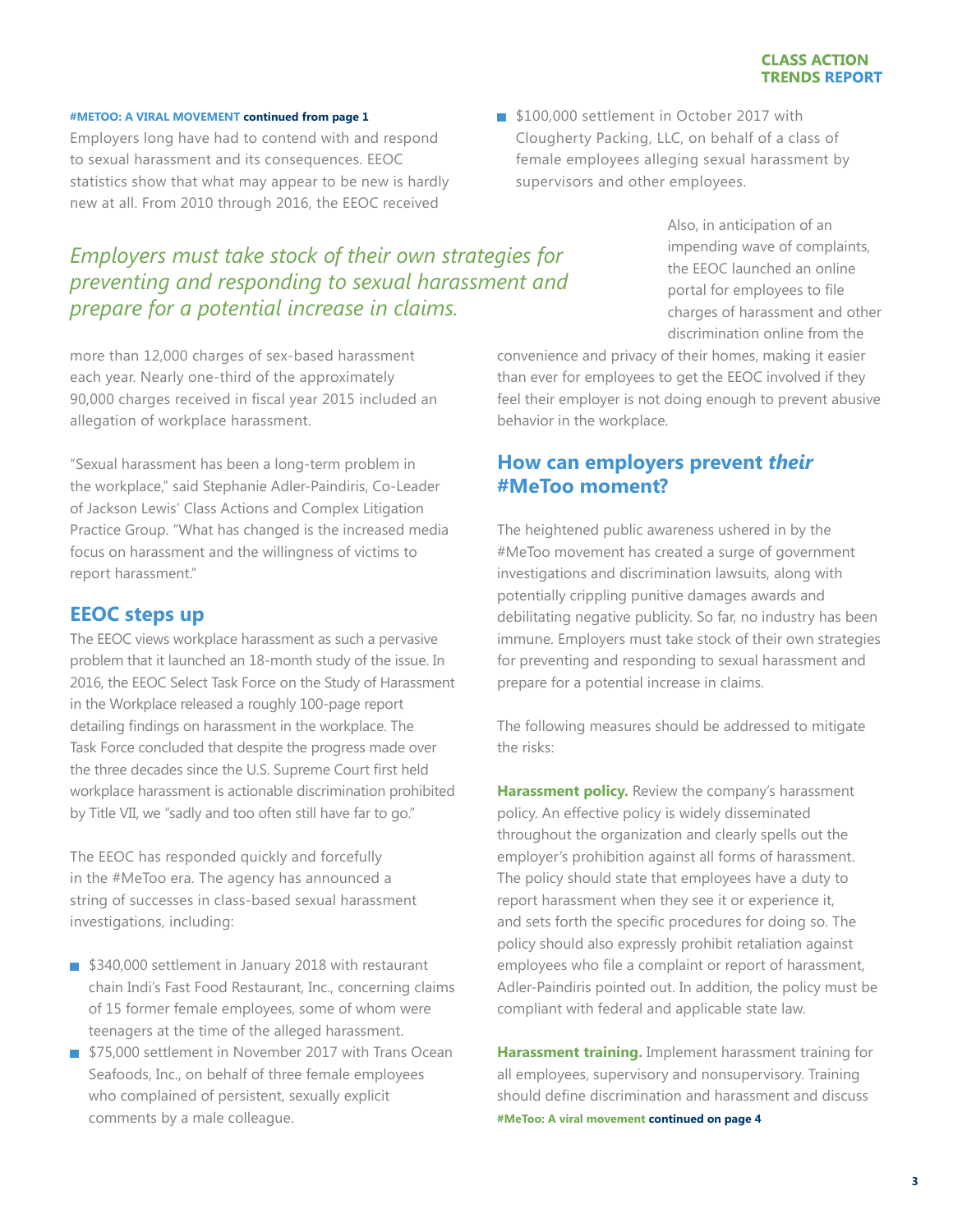#### **#METOO: A VIRAL MOVEMENT continued from page 3**

reporting procedures and prohibitions on retaliation, including the consequences for reprisal. It should address what employees *should* do, as well as what they should *not* do, and include how to appropriately respond when they witness harassment or are subject to it. Adler-Paindiris noted: "An effective sexual harassment training includes real-life hypothetical examples that call for employees and supervisors to ask themselves how they would respond in the scenarios posed. It is interactive and engaging. It includes a review of the employer's specific policies. It covers not only sexual harassment but harassment against all protected classes. And, it is conducted regularly and updated as the law evolves."

for the entire organization. An employer should treat a claim against a top performer the same as a claim against any other employee. The golden rule is to treat employees equally when handling complaints."

**Reporting procedure.** Establish and communicate a clear and effective reporting mechanism that specifies the steps an employee must take to report harassment. Provide multiple avenues for bringing complaints, including, if feasible, an anonymous complaint hotline. Emphasize that employees have a duty to report harassment promptly.

"Workplaces that do not have an open door policy and where employees do not feel safe reporting harassment

> may be at a greater risk of creating a harassing work environment," according to Adler-Paindiris.

## *Hold all business leaders and managers accountable for enforcing the employer's policies and practices — not just HR or the legal department.*

Supervisors and managers must also be trained how to handle and escalate harassment claims as well as how to create and maintain a harassment-free workplace. They must be instructed that they will be held accountable for upholding the antiretaliation policy, and advised of the consequences for failing to do so.

Employers that operate in states with mandatory harassment training (California, Connecticut, and Maine) must ensure their training program satisfies the established requirements under applicable statutory provisions.

**Modeling and messaging.** "Policies cannot simply sit in a handbook," Adler-Paindiris cautioned. "Expected behavior must be modeled from the top. Managers and leaders must repeatedly communicate the message of the policies and the expectations for workplace conduct."

Moreover, an employer's harassment policy must be enforced even when the alleged harasser is a key executive. "It is very challenging for an employer when a high-level and valuable employee upon which the company heavily relies, is the subject of a complaint," Adler-Paindiris acknowledged. "However," she added, "these situations test the company's zero-tolerance policy and set the tone

#### **Prompt, effective response.**

Quickly respond to employee

complaints when they arise. Investigate any allegations of harassment quickly and thoroughly. Take prompt remedial action to resolve the matter effectively and fully, with minimal disruption. HR, legal, and employee relations professionals should be trained in conducting thorough and effective investigations and taking appropriate remedial action against those who perpetrate harassment as well as those who knowingly permit its occurrence.

**Monitoring.** Monitor harassment policies, trainings, reporting and response procedures, and other preventive practices to ensure they continue to remain effective and work as intended to prevent sexual harassment in the workplace.

**Accountability.** Hold all business leaders and managers accountable for enforcing the employer's policies and practices — not just HR or the legal department. Communicate to all levels of the organization that, now more than ever, inappropriate conduct may result in disciplinary action up to and including termination. The failure to take these measures — and allowing a culture of harassment to continue  $-$  can have dire consequences.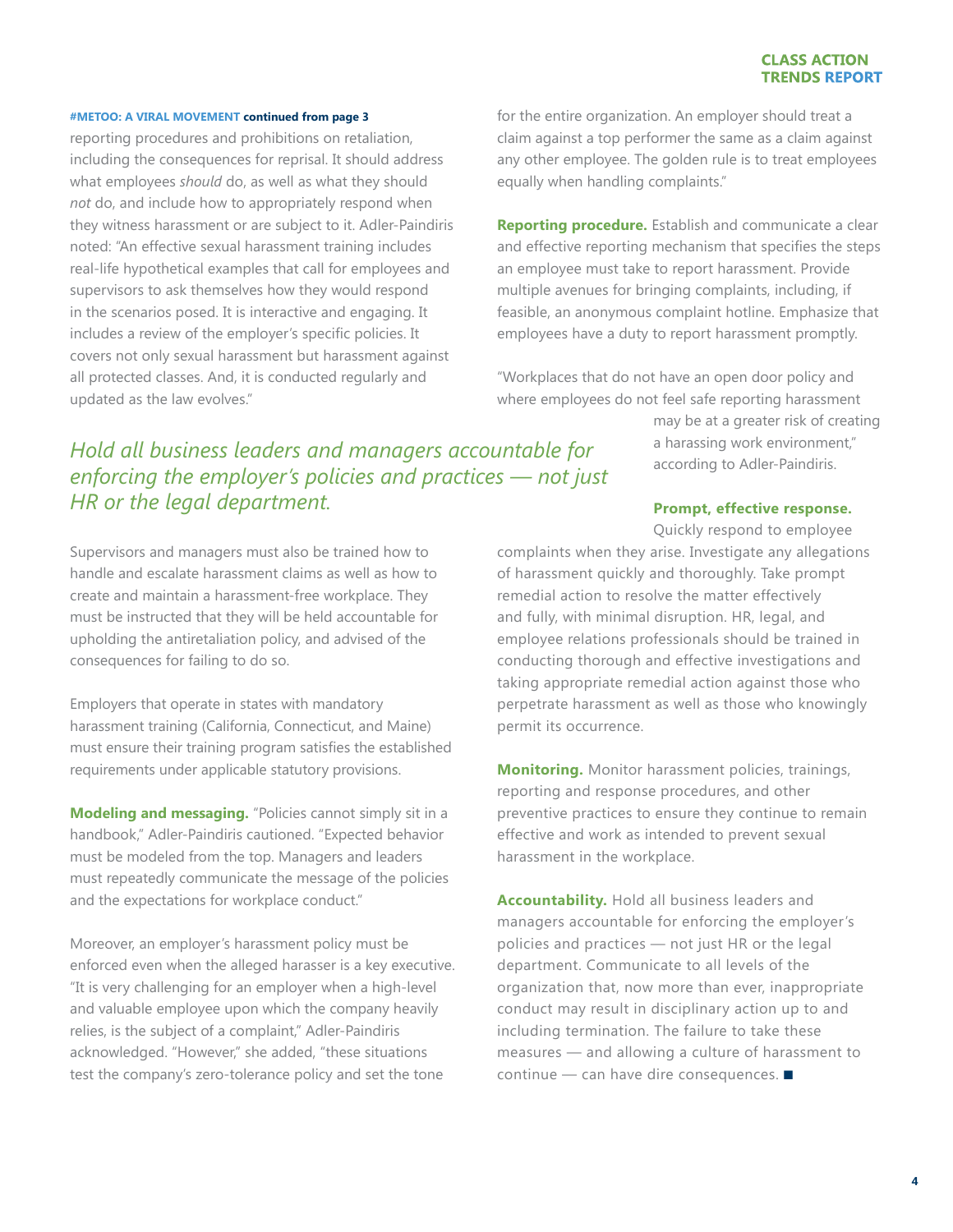## <span id="page-4-0"></span>**The ADA applies in cyberspace, too**

### **By Joseph J. Lynett**

For years, "public accommodation" lawsuits under Title III were confined to brick-and-mortar physical barriers, such as steps, excessive slopes in parking lots, and routes that were too narrow for individuals in wheelchairs to use. In the e-commerce age, however, cyberspace is a place of public accommodation, and, increasingly, Title III claims are challenging the accessibility of websites.

Title III of the ADA prohibits discrimination against persons with disabilities in places of public accommodation and commercial facilities. Practically all types of businesses that serve the public are covered by Title III, including restaurants, hotels, theaters, convention centers, hospitals,

Title III and must be accessible to disabled users. Courts are divided, however, over whether *all* commercial websites must be ADA-compliant, or just websites associated with brick-and-mortar businesses. The public accommodations case law is relatively underdeveloped, particularly with respect to website accessibility. Thus far, most courts require that a website have an actual nexus to a brick-andmortar location to be covered by Title III. The question is increasingly relevant, of course, given the rapid growth of e-commerce and internet-only businesses.

Under the Obama Administration, the U.S. Department of Justice (DOJ), which enforces Title III, took the position that "stand-alone" websites must be accessible. Rules providing

*Courts are divided, however, over whether* all *commercial websites must be ADA-compliant, or just websites associated with brick-and-mortar businesses.* 

doctors' offices, retail stores, museums, libraries, private schools, health spas, and day care centers. Title III requires these businesses to take affirmative steps to make "reasonable modifications" to their usual policies and procedures when necessary to serve customers with disabilities. Regardless of the size of the business — or the age of the building the business occupies – places of public accommodation that fail to comply may face litigation.

Individuals who are blind or visually impaired access the internet through the use of screen-reading software. Websites that comply with "WCAG 2.0 Guidelines," developed by a think tank focused on global website standards, generally are considered accessible to these consumers. If a website does not adhere to this standard, however, visually impaired individuals may potentially be unable to fully access its content — potentially giving rise to a violation of Title III of the ADA. That's the contention of a recent wave of class actions targeting websites that are not fully accessible.

## **No clear guidance**

While the ADA was enacted before the internet as we know it today existed, most courts to have addressed the issue have held that websites are indeed covered under

specific guidance to businesses as to what constitutes an accessible website for Title III purposes have yet to be issued, however. The Trump Administration is expected to issue regulations in 2018.

Meanwhile, millions of businesses with U.S. websites have the worst of both worlds: mandates without directions. The DOJ's position, coupled with the lack of a regulatory standard for what constitutes accessibility under Title III, has created a "perfect storm" for litigation. Website accessibility lawsuits are being filed in droves.

While U.S. companies typically decry an overly burdensome regulatory environment, this is a situation in which regulations would help businesses. In the absence of regulation, the plaintiff's bar has eagerly filled the regulatory void.

## **A litigation surge**

Few businesses understand the potential legal risks of website accessibility requirements until they are sued. Just a few years ago, such lawsuits were uncommon. According to federal court dockets, though, in 2016, more than 260 website accessibility lawsuits were filed. There have been thousands more since. The surge came largely after a federal court in Florida held in June 2017 that a regional grocery chain must ensure its website is ADA-compliant.

**The ADA applies in cyberspace, too continued on page 6**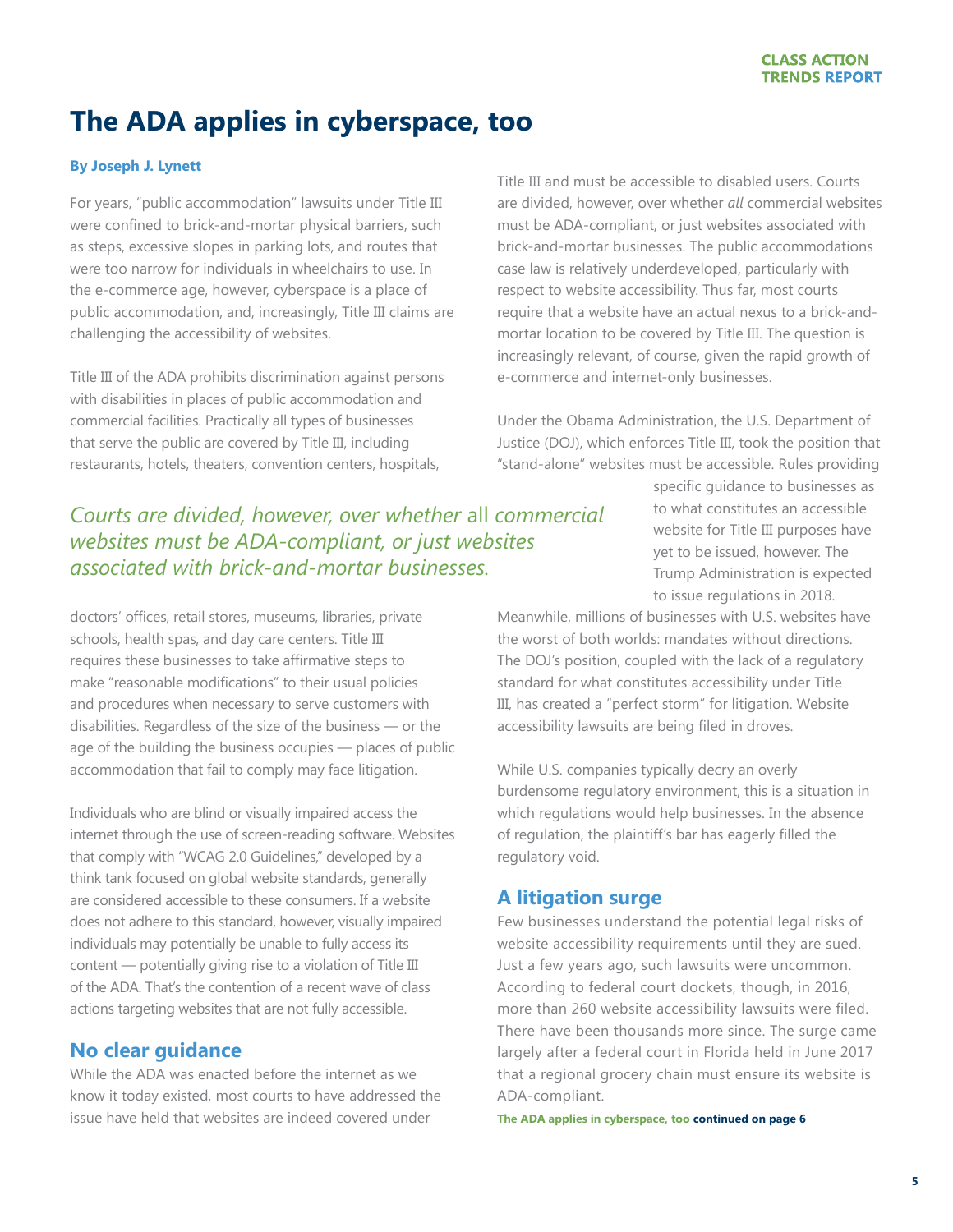### **THE ADA APPLIES IN CYBERSPACE, TOO continued from page 5**

Website accommodation complaints typically contend a business is in violation of the ADA (or state law) because it denies full and equal access to its website and, thus, its products and services and, in conjunction, its physical locations. Plaintiffs allege these businesses have engaged in both intentional and disparate impact discrimination against individuals who are visually impaired by failing to conform to WCAG Guidelines. They often seek injunctive relief ordering the defendants to comply with the law. The main targets are the retail and hospitality industries, including restaurants. Businesses being sued range from small "mom and pop" restaurants to Fortune 50 corporations. California and New York, in particular, have been hotbeds of such litigation.

## *Compliance, of course, is the best defense. However, 100-percent compliance with every detail of Title III's requirements is exceedingly difficult.*

While Title III claimants cannot pursue monetary damages in public accommodation cases (though some state laws do provide for damages), the ADA is a fee-shifting statute. Therefore, plaintiff's attorneys may be entitled to upwards of \$25,000 in legal fees. Moreover, because it is a strictliability law, a plaintiff need not establish discriminatory intent. The relatively low bar to prevail, paired with the potential to be awarded fees in these cases, is an attractive draw.

In the past, businesses have tended to view public accommodation claims in general as "nuisance" suits. They would promptly resolve the claims and quickly make whatever modifications needed to be made to the property. However, with the sharp rise in these cases comes growing frustration, and defendants are increasingly reluctant to settle. The *issue* is genuine, most businesses acknowledge. The lawsuits, however, are viewed with skepticism. Thus, there is an increased appetite to vigorously defend these cases.

### **Defending website accessibility lawsuits**

Businesses involved in website accessibility lawsuits have raised various legal arguments seeking to dismiss these cases at the earliest possible stage, including:

- $\blacksquare$  The plaintiff lacks standing to bring the lawsuit because he or she does not intend to return to the place of public accommodation (or to use the website again).
- Websites are not covered under Title III.
- $\blacksquare$  The website is compliant, there is no violation.
- $\blacksquare$  The business is already taking steps to make the website accessible, rendering the case moot.
- $\blacksquare$  The court should defer to the primary jurisdiction of the DOJ on this issue.
- $\blacksquare$  There is no legal standard for website accessibility; thus, it violates a defendant's due process rights to hold a business liable without notice of what the law requires.

With some exceptions, motions to dismiss such lawsuits based on these legal arguments have generally been unsuccessful.

> To the extent that businesses are considering whether to settle or litigate these cases, court decisions denying summary dismissal of lawsuits might embolden the filing of more of these cases.

### **Preventing website accessibility claims**

Compliance, of course, is the best defense. However, 100-percent compliance with every detail of Title III's requirements is exceedingly difficult, both with respect to **The ADA applies in cyberspace, too continued on page 7**

## **Employment ADA claims differ**

Companies that accept online job applications also risk lawsuits by vision-impaired job applicants if their online application systems are inaccessible. These cases are pursued under Title I of the ADA which, in contrast to Title III, allows plaintiffs to seek money damages, and thus provides even more incentive to sue. In addition, while the bulk of Title III claims are brought on an individual basis, Title I claims are ripe for class action treatment, and are more likely to give rise to claims of systemic discrimination brought by the EEOC or similar state agencies.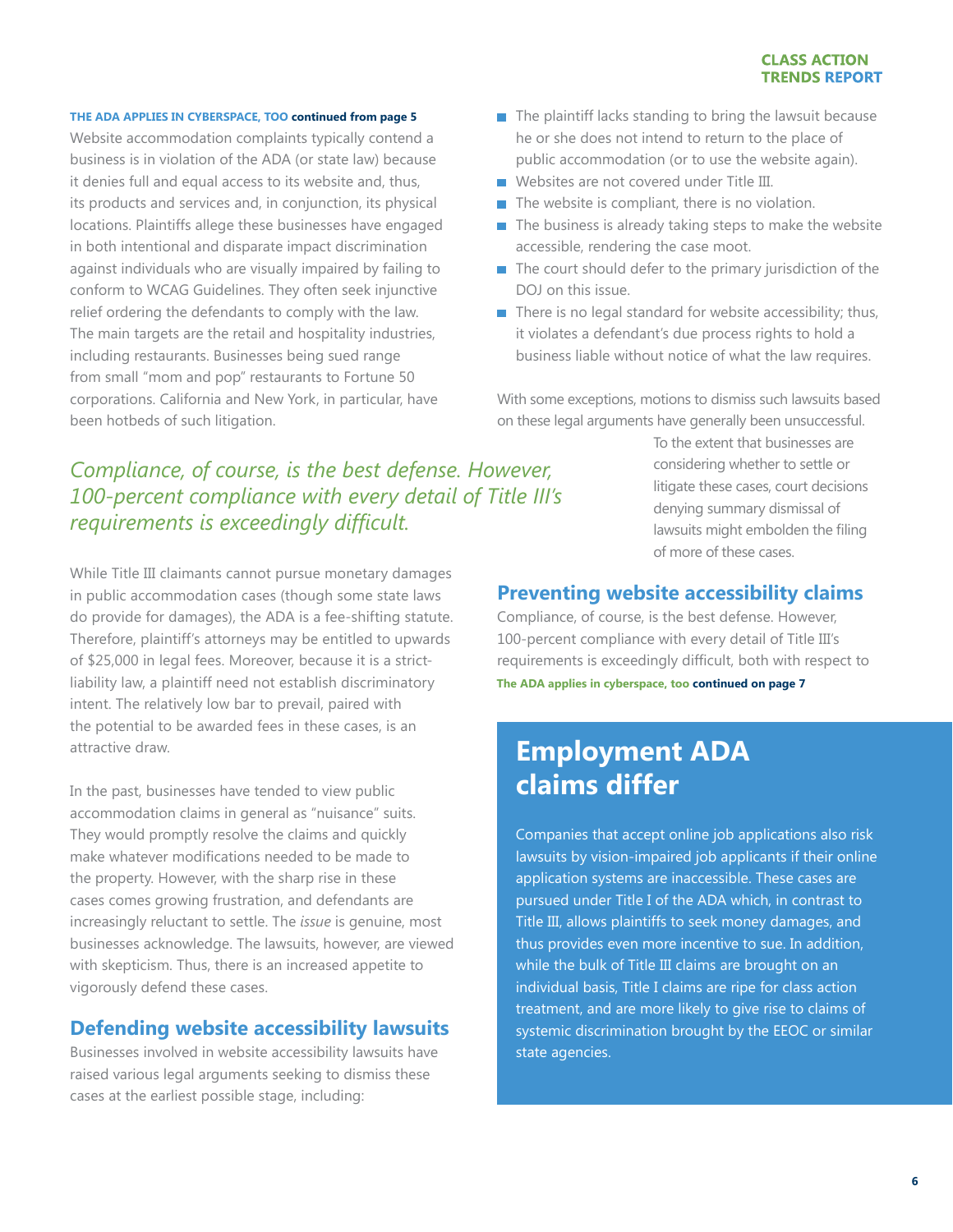#### **THE ADA APPLIES IN CYBERSPACE, TOO continued from page 6**

brick-and-mortar facilities and with websites. In this area of the law, there is no such thing as "substantial compliance."

Certainly, adherence to WCAG Guidelines is a strong defense to website accessibility claims. The easiest preventive measure is to run an accessibility scan of the webpages using a free online tool, such as [www.wave.](http://www.wave.webaim.org) [webaim.org,](http://www.wave.webaim.org) to evaluate your website's compliance. The report will show areas of the webpage that may

## *If enacted, H.R. 620 would require that individuals first provide written notice to a business that it allegedly is out of compliance before they can pursue legal action.*

not be accessible and recommend a solution. What if a business doesn't meet that standard but conforms to some other accessibility standard? What if the business does use WCAG guidelines, but part of a website page is inaccessible? These questions are, as yet, unanswered, either by the DOJ or the courts.

One case to be made is that there are alternative means of providing accessibility, regardless of conformance to WCAG standards, to satisfy the ADA's requirements. In theory, an individual with a disability must *request* an accommodation before he or she can be *denied* the accommodation — the obligation to provide auxiliary aides or other services as an accommodation does not trigger until such a request has been made. Most businesses have customer service lines that would allow an individual with a vision disability to obtain the information or service they require, quickly and efficiently, in verbal form, if requested. Such alternative means, arguably, are sufficient to satisfy the obligations of Title III.

It should be noted, though, that even proactive companies that have been rigorous in ensuring their websites are fully accessible (spending a considerable amount of time and money in the process) have been sued nonetheless. Thus, while the plaintiff's bar argues that these lawsuits wouldn't be filed if websites were just made accessible, this notion

is largely a fallacy — and it underscores why the lack of regulations are hurting companies, and the need for reform in this area.

## **Reform legislation pending**

Legislation that would make it easier to comply with Title III's mandates recently passed in the U.S. House of Representatives as H.R. 620, the ADA Education and Reform Act. If enacted, this bill would amend the statute's public accommodation provisions to require

> that individuals first provide written notice to a business that it allegedly is out of compliance before they can pursue legal action. Businesses would then have 60 days to acknowledge

the violation in writing and an additional 120 days to make "substantial progress" toward fixing the problem before being subjected to a civil lawsuit. However, the measure passed by only a narrow margin, amid vocal opposition from the disability community. Moreover, a companion bill has yet to be introduced in the Senate. Consequently, final passage is by no means certain and remains a long way off.

While a pre-suit notice requirement would be a step in the right direction, the potential impact of such a reform may be overstated. A notice requirement would provide businesses a meaningful opportunity to make their public accommodations fully accessible for individuals of all abilities. However, dissatisfied customers will continue to file lawsuits if they deem the changes to be unsatisfactory. In other words, the proposed reform may simply delay, rather than prevent, these lawsuits. Moreover, reforms at the federal level will not prevent plaintiffs from seeking recourse under state law. Plaintiffs may simply pursue these lawsuits in state court under applicable state-law provisions rather than under Title III.

Companies should consult with counsel for assistance identifying additional preventive measures that can be taken to reduce or eliminate legal risk under Title III and in staying on top of legislative and regulatory developments impacting public accommodations and website accessibility.  $\blacksquare$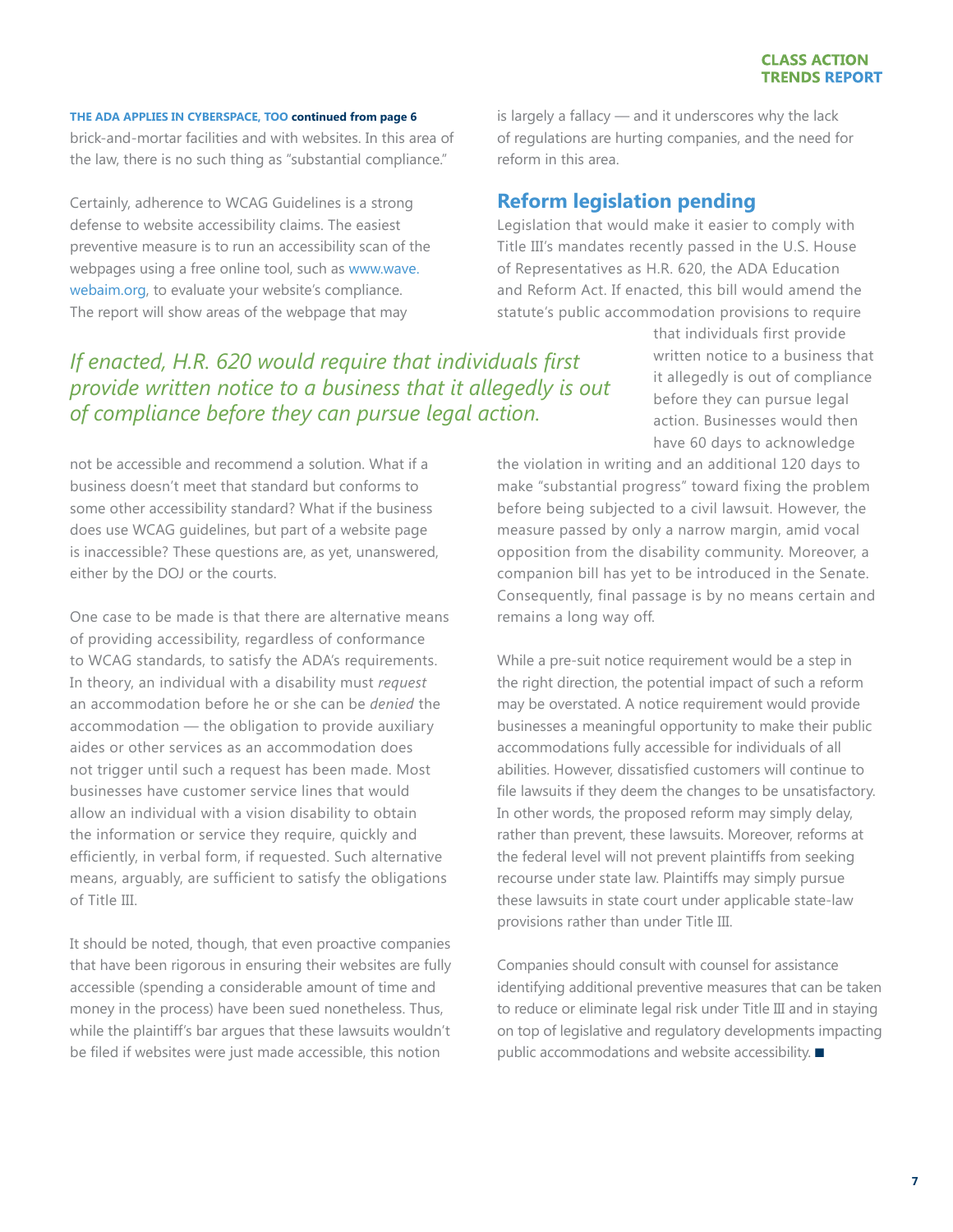## <span id="page-7-0"></span>**Online job assessments can be an ADA minefield**

To narrow their applicant pool when recruiting new employees, employers increasingly administer online assessment tests. These tests measure a job candidate's fit for a particular position by evaluating whether the individual possesses personality attributes that align with potential success in that role. For example, a business recruiting sales representatives may use an online assessment to evaluate social acumen through questions that identify whether the applicant is an extrovert (an obvious plus in a sales position) or an introvert.

action. In addition, some courts have interpreted the ADA to hold that, unlike Title VII, disability discrimination claimants are not required to establish a disparate impact (*i.e*., to show that disabled individuals are disproportionately screened out by online assessments), making it easier to state a viable claim. Consequently, the circumstances can be enticing for the plaintiff's bar as the use of online assessment tools proliferates. Indeed, *The Wall Street Journal* reported that only 26 percent of the nation's largest employers used pre-hire assessment

## *The legal danger is that screening out candidates who lack certain personality traits may result in the blanket exclusion of otherwise qualified individuals with mental disabilities.*

The benefit of these tools in streamlining the labor-intensive recruitment process is clear. Online assessments often are used when hiring for entrylevel jobs involving customer contact, so the ability to pare down a large number of applications without having to interview every candidate is invaluable. As the technology improves, the algorithms are becoming more finely calibrated, and these assessments have even greater predictive value.

## **Disability discrimination**

Despite the obvious benefits, there is a risk these tools may exclude individuals with a particular disability, in violation of the ADA. It is, of course, unlawful for an employer to discriminate against a job applicant based on the individual's protected status, including disability and — critically — based on assumptions about whether that disability would prevent him or her from successfully performing the functions of the job. The legal danger is that screening out candidates who lack certain personality traits may result in the blanket exclusion of otherwise qualified individuals with mental disabilities.

The EEOC has delved deeply into the issue. With the large number of individuals screened through online assessments and a vast amount of standardized data, the practice is ripe for a systemic discrimination enforcement tools in 2001. By 2013, this number more than doubled, with 57 percent of the nation's largest employers using online testing as part of their hiring process.

The use of online assessments

must be carefully targeted to identify only those personality traits that are clearly job-related and consistent with business necessity. Employers must resist the temptation to expand the use of an assessment tool beyond this limited scope. A tool that has been carefully designed for the recruitment of sales representatives, for example, should not be used when recruiting for other positions. If the assessment tool has not been validated for use in screening for other jobs, an employer risks running afoul of the ADA or equivalent state laws.

With the rapid ascent of human resource analytics, some employers have begun to use customized assessments, measuring proven markers of success in their existing workforce and screening job applicants for the same attributes. Employers must ensure these customized tools are rigorously validated as well, to confirm they provide accurate predictors of performance and do not inadvertently exclude job applicants based on protected status. Most commercial assessment vendors document the validity of their tests, but employers must also ensure that any customized assessments are valid under federal guidelines known as the Uniform Guidelines on Employee Selection Procedures (UGESP).

**Online job assessments continued on page 9**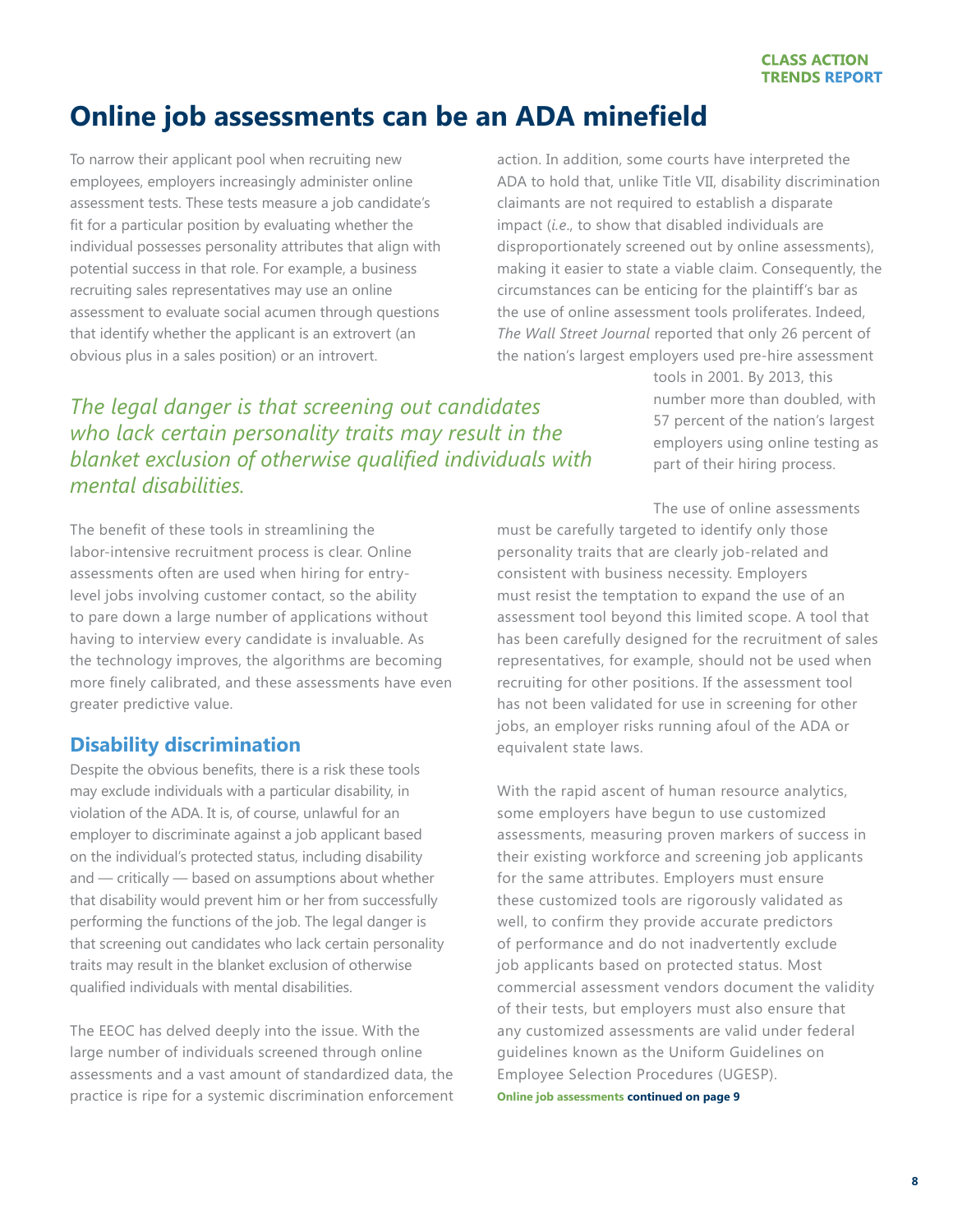## **More online recruiting traps**

Disability discrimination is not the only concern. The law prohibits discrimination in hiring with respect to other protected characteristics as well. Hiring practices can come under legal scrutiny if they appear to exclude individuals based on sex, age, race, national origin, or any other protected characteristic. In the context of online assessments, for example, an English proficiency test may have a disparate impact on certain applicants based on their national origin. Therefore, employers using such a test must validate that English proficiency is in fact an important qualification for the position they seek to fill.

Employers must not advertise job openings in a place or manner that would tend to unlawfully exclude certain individuals. This is hardly new — even in the old days, when job ads were largely confined to print newspapers, it was unlawful to advertise a preference for a particular gender or race, for example, and seemingly neutral job ads seeking "recent college graduates" could spark allegations of age discrimination. Ad content aside, the location or form of recruiting has long invited scrutiny. (As the EEOC has noted, recruiting through word-ofmouth employee referrals unfairly favors Hispanic individuals if a company's existing workforce is largely

Hispanic, as would placing job ads solely in Spanishlanguage newspapers.)

Recently, the plaintiff's bar has actively sought to extend this scrutiny to online advertising. Online recruiting casts a wider net, which may mean a broader class. The concern, however, is that the targeted, precision marketing enabled by online platforms can spur allegations that an employer is impermissibly recruiting from specific demographic groups, even if the exclusion of specific groups is hidden with imbedded coding. Moreover, in addition to job postings, employers can now screen those applicants who do apply, tracking them by zip code or surname, so employers may be presumed to know applicants' racial and gender composition. Even the common search function can pose problems if a recruiter uses selection criteria that have an adverse impact on certain categories of applicants.

Employers must review their online hiring and recruitment practices continually to ensure they comport with federal, state, and local discrimination laws. Consult with outside counsel for assistance in auditing your practices to ensure they best serve your business needs while ensuring legal compliance.

#### **ONLINE JOB ASSESSMENTS continued from page 8**

Consider also that an applicant with a disability may lack a desired trait (at least according to the online assessment) but may nonetheless be able to perform in the position with or without a reasonable accommodation. There may be some jobs for which an accommodation will allow a candidate to perform the essential job functions. For example, an individual with Asperger's Syndrome may not score high on online "friendliness" measures, yet might perform admirably in a call center position with the use of prepared "scripts." There are indications the EEOC is thinking along similar lines.

## **Compliance pointers**

Here are some pointers for employers that utilize online assessment tools, or are considering adopting such tools:

 $\blacksquare$  Remember that online assessment tools must screen for specific, job-related qualifications that are consistent with a business necessity. An employer cannot use online assessment tools to evaluate all job applicants, without regard to position, for "nice to have" personality traits that do not correspond to specific job duties.

**Online job assessments continued on page 10**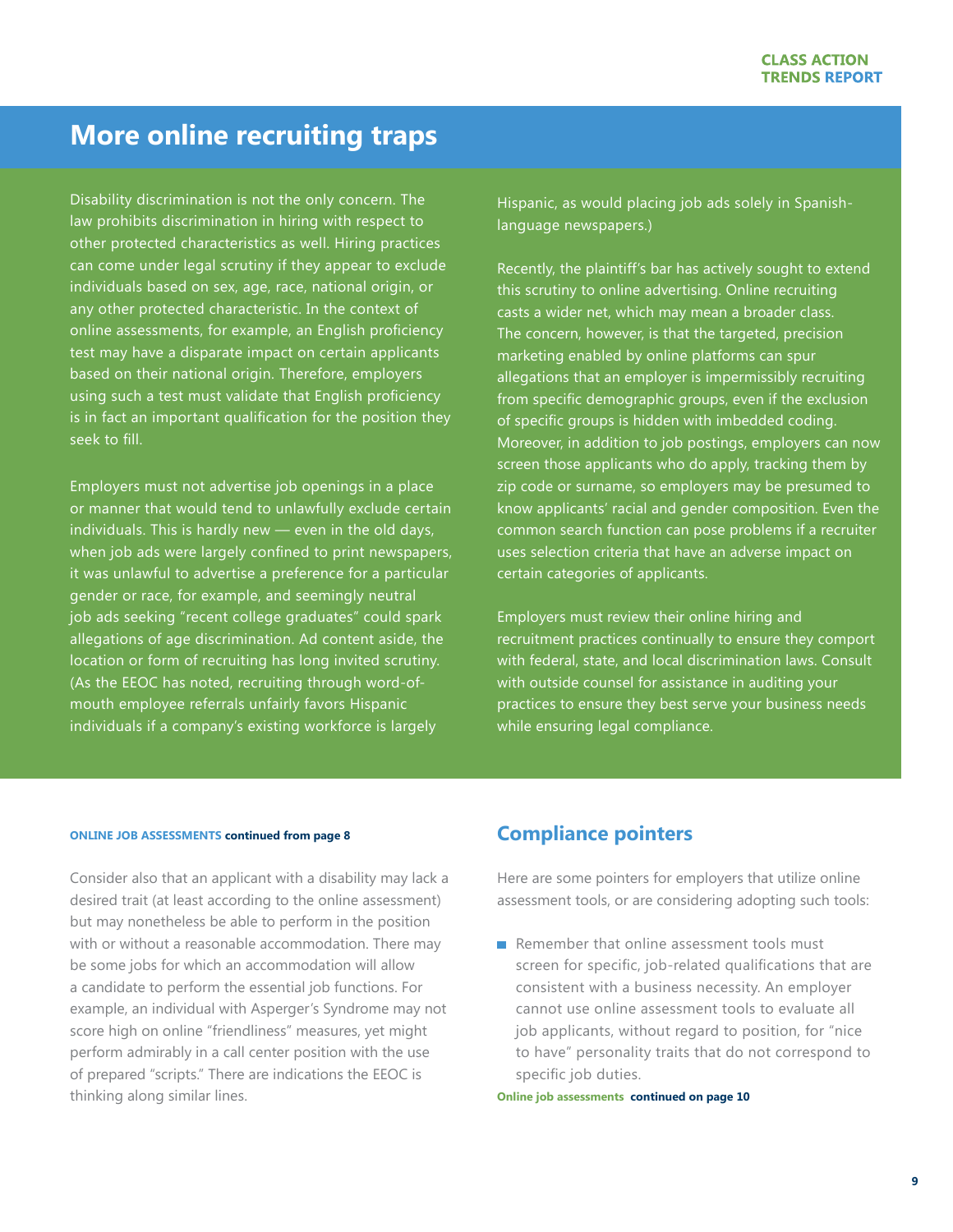#### **ONLINE JOB ASSESSMENTS continued from page 9**

■ Online assessments must be properly validated for a particular position; a test that is validated for one job is not presumed to be valid for use in assessing candidates for different jobs. Similarly, test vendors' "off the shelf" validity studies are often inadequate; employers need tests validated for their own jobs.

## *Employers often adopt online assessments and related objective measures with the aim, at least in part, of*  avoiding *unlawful discrimination.*

- $\blacksquare$  If an online assessment may have an adverse impact on individuals with disabilities, consider whether there are alternative tools for evaluating job candidates effectively that would be less likely to have that effect.
- Consider whether a job applicant requires a testing accommodation to complete the online assessment. A prospective employer must provide such an accommodation for an applicant with a disability if reasonable unless doing so would be an undue hardship.
- Certain online psychological tests assessing a job applicant's mental health may constitute an unlawful pre-hire "medical inquiry" under the ADA. The use of standardized assessments that diagnose abnormal personalities, for example, might violate the ADA. Be wary of implementing these types of tests.
- Routinely review the job duties (and job descriptions) of any positions for which you use online assessments in hiring. As jobs evolve and duties

change, the qualifications change too. Online testing tools may need to be updated accordingly and (re) validated to ensure they continue to be accurate predictors of success.

 $\blacksquare$  Be careful that online assessment tools are administered through the company's professional HR recruiters who are trained to understand the

> legal implications of their use and misuse. Such tools should not fall into the hands of hiring managers, who may use them in ways that could expose the company to legal liability.

 $\blacksquare$  If the online assessment is used to screen out candidates, those candidates must not be rejected without being informed of how they can request an accommodation to the application process.

Businesses must carefully weigh the benefits of using these tools against the risks that they create. Employers often adopt online assessments and related objective measures with the aim, at least in part, of *avoiding* unlawful discrimination — seeking to minimize the risk that subjective decision-making might produce such undesired hiring outcomes. This does not shield employers from potential liability. Nor does a properly validated and appropriately administered use of these tools guarantee that an employer will be able to deter class litigation. It does, however, provide an important defense in the face of such claims and, as a practical matter and ensures an employer has recruited the best talent for the company and furthered its related goal of providing equal employment opportunities.  $\blacksquare$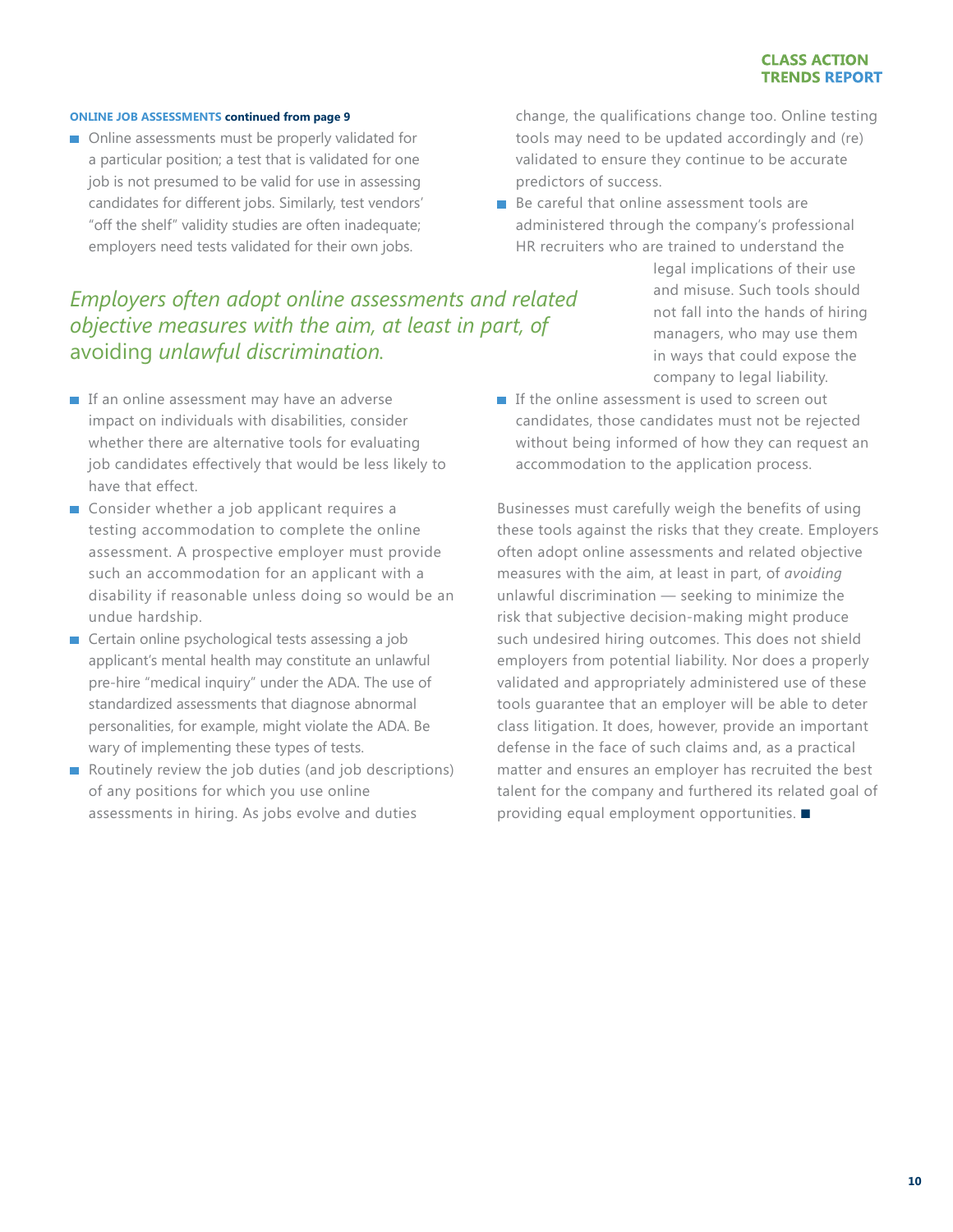## <span id="page-10-0"></span>**Use of biometric data prompts class litigation**

### **By [Joseph J. Lazzarotti](http://www.jacksonlewis.com/people.php?PeopleID=809)**

Fingerprints, voice prints, vein patterns in a person's palm. The use of biometric identifiers may seem futuristic and high-tech, but the technology has been around for a while and is now commonly used for such routine functions as unlocking smartphones and laptops. The use of biometrics is no longer something seen only in science fiction movies or television police dramas. It is entering the mainstream, including the workplace. Be prepared.

## **A simple scan … a compliance challenge**

Employers increasingly use biometric data for business purposes. For example, employers that utilize the proverbial timeclock for capturing employees' work hours rightly worry about "buddy punching," a practice in which employees have

biometric data amid the types of information protected under existing privacy laws and others have enacted specific provisions regulating the use of biometric information. So far, the latter include California, Colorado, Illinois, Massachusetts, Michigan, New York, Texas, and Washington.

Let's look at the Washington statute, the most recent enactment, for purposes of illustration. H.B. 1493, which took effect July 23, 2017, prohibits "persons" from "enrolling" "biometric identifiers" in a database for a "commercial purpose" without first providing notice, obtaining consent, or providing a mechanism to prevent the subsequent use of the biometric identifiers for a commercial purpose. "Biometric identifiers" are defined as data generated by automatic measurements

## *There are already a number of state laws addressing the collection, use, and safeguarding of biometric information.*

of an individual's biological characteristics, such as a fingerprint, voiceprint, eye retinas, irises, or other unique biological patterns or characteristics used

coworkers clock in and out for them in the company's time management system at the start or end of shifts and lunch breaks. Additionally, in an ever more security-conscious environment, employers have stepped up measures to control and track who is entering their premises. Now, with a simple scan of an individual's fingerprint, biometric tools can validate that the individual is indeed the employee whose time is being recorded or who is entering the building. But that simple scan can come with some significant compliance obligations, as well as exposure to litigation.

Employers that currently utilize biometric tools, or that are considering implementing such tools, must be aware that there are already a number of state laws addressing the collection, use, and safeguarding of biometric information. Employers already have begun to face class litigation under these statutory provisions. Companies need to carefully think through the adoption and implementation of these tools, particularly in the workplace.

## **State laws**

As the use of biometrics and biometric identifiers in the workplace grows, so does the number of state laws to protect this kind of data. Some states have encompassed

to identify a specific individual. To "enroll" means to capture an individual's biometric identifier, convert it into a reference template that cannot be reconstructed into the original output image, and store it in a database that matches the biometric identifier to a specific individual.

**Use of biometric data continued on page 12** Note, though, that the Washington statute requires notice and consent *only* if the person collects biometric identifiers for a "commercial purpose." What is a "commercial purpose"? Under this particular statute, it is one that is in furtherance of the sale or disclosure to a third party, or for marketing goods or services unrelated to the initial transaction in which a person first gains possession of an individual's biometric identifier. The statute does not mandate notice and consent if the person captures or enrolls a biometric identifier and stores it in a biometric system, in furtherance of a security (or other noncommercial) purpose — which presumably includes the kinds of uses for which employers typically capture employees' biometric data. In this sense, Washington's measure is narrower than other state-law provisions, which more broadly regulate the use of biometric information without regard to whether it will be sold to a third party.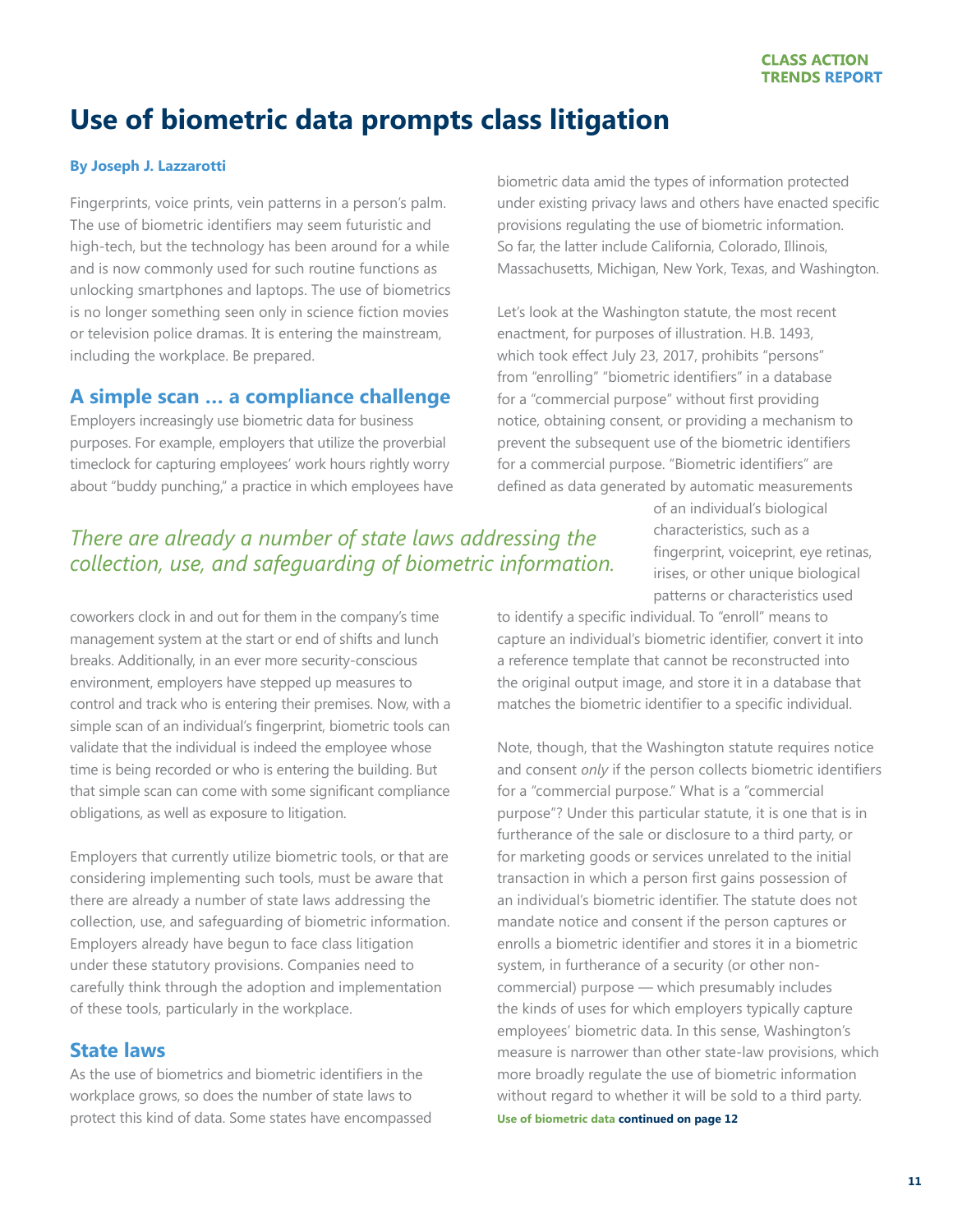## **Consider discrimination laws, too**

Other federal and state anti-discrimination statutes can be implicated when using biometric tools. For example, in a widely reported case, the EEOC brought a Title VII religious discrimination claim on behalf of an Evangelical Christian who alleged he could not use his employer's newly implemented biometric hand scanner to track time and attendance because it carried the "mark of the beast." The employer offered alternatives to the hand scanner for employees with nonreligious objections but it had refused to accommodate the claimant's sincerely held religious belief. A jury ruled in the EEOC's favor and, in June 2017, the U.S. Court of Appeals for the Fourth Circuit affirmed the court's order upholding the verdict.

Retinal scans, another biometric technology that can be used for identification and security purposes, also can assist in diagnosing chronic health conditions and hereditary diseases. The data captured by such scans can alert employers to employees' serious health conditions, and thus raise a range of medical privacy, medical inquiry and discrimination issues under the ADA and state-law equivalents.

#### **USE OF BIOMETRIC DATA continued from page 11**

## **State lawsuits**

Washington's biometric protection statute does not provide for a private right of action. Instead, the measure is enforced by the state attorney general, which is fairly typical of existing state biometric protection laws. The Illinois Biometric Information Privacy Act (BIPA), however, permits individuals to sue for violations. Successful claimants can recover liquidated damages of \$1,000 or actual damages, whichever is greater, along with attorneys' fees and other costs. The liquidated damages amount increases to \$5,000 if the violation is intentional or reckless. The availability of statutory damages makes the Illinois measure particularly attractive to the plaintiffs' bar, and

explains why the state is currently the epicenter of a burgeoning wave of biometric privacy class actions.

The measure has been quietly on the books since 2008. However, since July 2017, more than 30 employment class actions have been filed in Illinois state court alleging BIPA violations. The flood of employee class actions allege employers have misused timekeeping systems that collect fingerprint scans. They claim the employer failed to provide proper notification and obtain written consent, or neglected to institute a valid use policy.

A December 2017 decision by an Illinois appellate court could help stem this tide. In a non-employment class action suit contending that a theme park unlawfully collected fingerprints from season pass holders without written consent, the appeals court held that a plaintiff must claim actual harm resulting from the breach to be an "aggrieved person" entitled to recovery under BIPA. Because the plaintiffs did not suffer actual harm in that case, they did not have standing to bring a claim. The appeals court reversed the trial court decision which had held that the law allows plaintiffs to sue without regard to whether they suffered actual harm.

The case is a significant victory for employers and other businesses that collect biometric information from employees or consumers. Still, plaintiffs will continue to bring these claims using a variety of legal arguments to allege that they are "aggrieved." Currently pending, for example, is a putative class action filed by employees alleging their employer's practice of requiring daily biometric fingerprint scans violates their privacy rights under BIPA. The prospects for this and similar claims will turn largely on the extent to which a breach results in real harm, affording the plaintiff standing to sue.

### **Questions to ask**

When deciding whether to implement technologies that capture employees' biometric information, consider the following:

**Can we collect this biometric information?** In some states, the answer may be no. For example, in

New York, Labor Law Section 201-a prohibits private employers from fingerprinting employees unless

**Use of biometric data continued on page 13**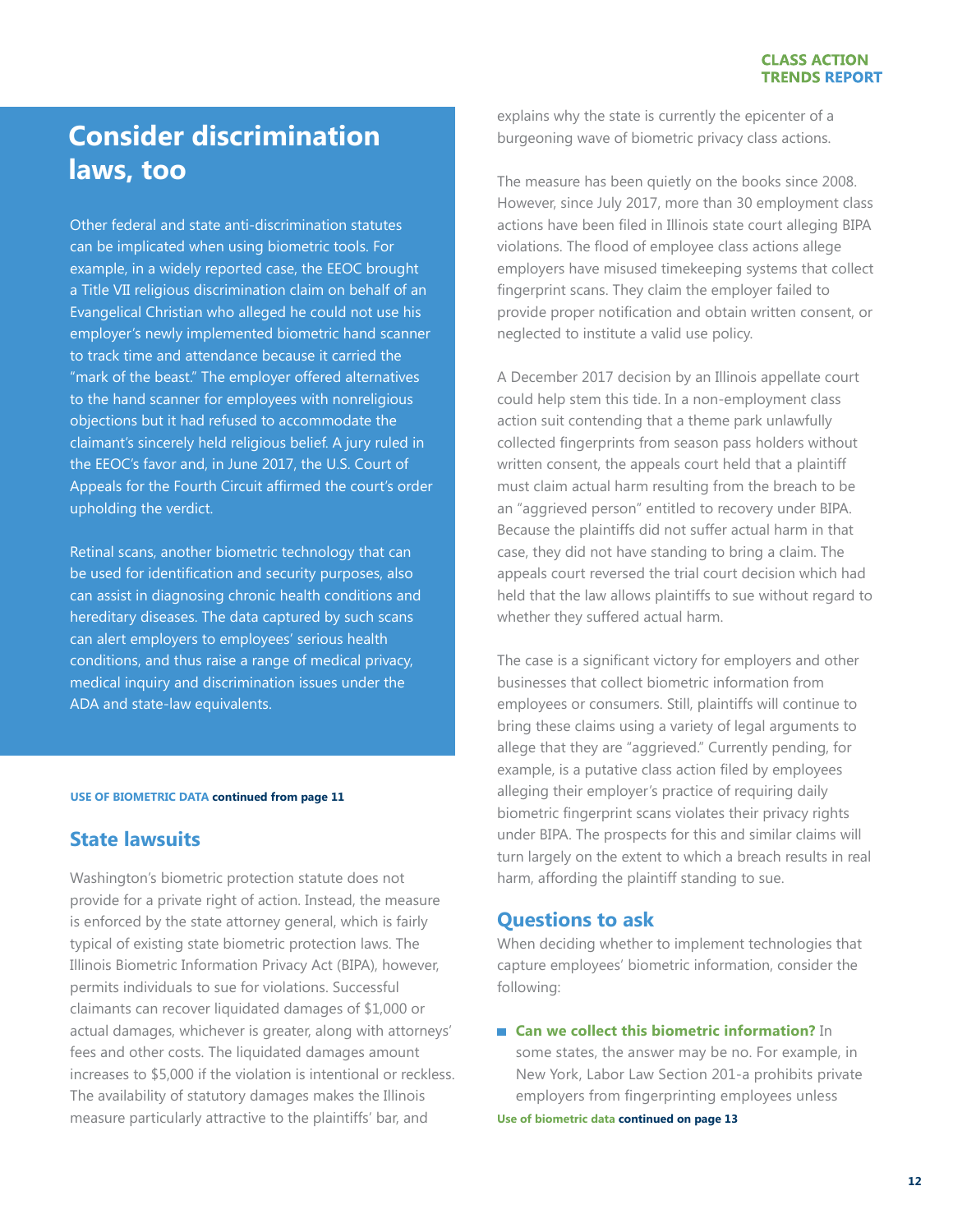#### **USE OF BIOMETRIC DATA continued from page 13**

required by law. Other states *may* permit the collection of biometric information if certain steps are taken. The Illinois statute restricts private entities from obtaining a person's biometric identifier or biometric information unless the person is given notice in writing, and provides consent in writing.

- Can we require employees to share biometric **information?** Can an employer mandate consent as a condition of employment? That issue is in dispute under the Illinois law. What happens, as a practical matter, if an employee objects? Do you provide workarounds? Can you terminate the employee? What if an entire group of employees objects? These questions will invite litigation.
- **Is this really "biometric information"?** The meaning of "biometric information" varies under different state laws. For example, while New York law prohibits fingerprinting of employees, a biometric time management system may not actually be capturing a "fingerprint." According to a 2010 opinion letter by the state's Department of Labor, a device that measures the geometry of the hand is permissible as long as it does not scan the surface details of the hand and fingers in a manner similar or comparable to a fingerprint. It is important to understand the technology and, specifically, the exact type of information being captured.
- Do we have to safeguard biometric information? Some states require a reasonable standard of care when storing, transmitting, or disclosing biometric information. It is a best practice to do so even in the absence of a specific legal requirement to safeguard such information. As with other personal data, if it is accessible to or stored by a third-party services provider, obtain written assurances from the vendor that it complies with minimum safeguards.
- **Are we ready to handle a breach of biometric data?**  All 50 states have passed laws requiring notification of a breach of "personal information." Some states, including Connecticut, Illinois, Iowa, Michigan, and Nebraska, include biometric data in the definition of personal information — and the list will certainly grow. Accordingly, employers should include biometric data as part of their written incident response plans.

### **How long must we retain biometric information?**

A good rule of thumb: Avoid keeping personal information for longer than needed. Some state laws codify retention requirements. Under the Illinois statute, biometric identifiers and biometric information must be permanently destroyed when the initial purpose for collecting or obtaining such identifiers or information has been satisfied or within three years of the individual's last interaction with the entity collecting it, whichever occurs first. Implement a standard practice for disposing the biometric data of terminated employees. Work with the IT department to ensure the information has been deleted in all places. Many companies hire third-party vendors for data retention. Here, too, employers must obtain detailed written assurances that the vendor follows proper retention practices.

■ How are we to dispose of biometric information? A number of states have specific disposal requirements. Colorado and Massachusetts, for example, require that certain entities meet minimum standards for properly disposing records containing biometric information.

### **The takeaway**

Employers considering the use of employee biometric information first must determine whether there is a state statute that applies and, if so, carefully consider what steps must be taken to comply. Human resources offices are becoming increasingly sophisticated about the use of various technologies, such as GPS and similar tools, and their implications in the workplace. Here, too, they must get up to speed as the use of biometric technologies goes mainstream. IT departments will be critical partners in implementing the technology and thinking through the practical considerations for the company.

Stay apprised of emerging legislation regulating the use of biometric information. Even if there is currently not a law on the books in the employer's state, if it using or considering the use of such technologies, it will need to continue to monitor the legal landscape to manage the risks in this increasingly regulated area.  $\blacksquare$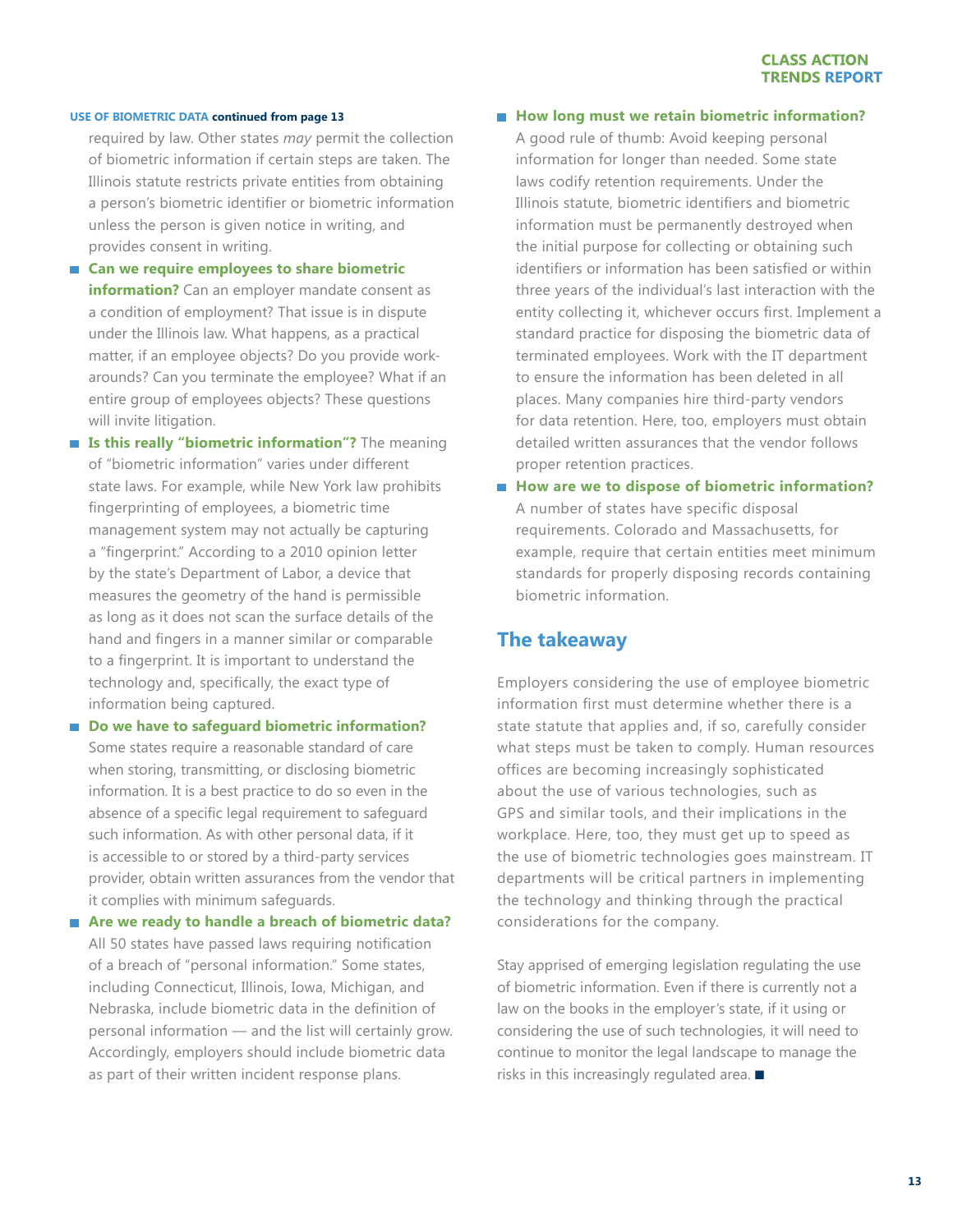## <span id="page-13-0"></span>**Other class action developments**

A sampling of important developments in class litigation since our last issue:

#### **Supreme Court: Service advisors are overtime-**

**exempt.** After years of litigation, including two trips to the U.S. Supreme Court, the Court has held, in a 5-4 decision, that service advisors who work in an automobile dealership are exempt from overtime under the Fair Labor Standards Act's "automobile dealer" exemption applicable to salesmen, partsmen, and mechanics. But the case has implications far beyond the industry-specific exemption. The Court has finally put to rest the "narrow construction" principle, long a thorn in the side of employers litigating FLSA exemption

*The Supreme Court now squarely rejects this principle, lifting the thumb off the scale and noting that exemptions are just as much a part of the FLSA as is the overtime requirement.* 

cases. Under this oft-stated principle, exemptions were "narrowly construed" against the employer due to the FLSA's status as a "remedial" statute. This canon put a thumb on the scale in favor of employees in exemption cases and is cited routinely in cases involving application of an FLSA exemption. The Supreme Court now squarely rejects this principle, lifting the thumb off the scale and noting that exemptions are just as much a part of the FLSA as is the overtime requirement.

### **Supreme Court resolves jurisdictional issue in**

**securities case.** In a non-employment case, the Supreme Court unanimously held the Securities Litigation Uniform Standards Act (SLUSA) did not eliminate state-court jurisdiction over claims alleging only violations of the Securities Act of 1933 and that defendants cannot remove such cases to federal court. Congress had enacted the SLUSA to prevent plaintiffs from skirting the substantive and procedural reforms enacted with passage of the Private Securities Litigation Reform Act, which aimed to prevent abusive practices associated with securities class actions. A group of pension funds and other investors brought suit against a corporation after the value of its stock declined. They sued in California state court, but

they did not assert state-law claims; rather, they sued under the SLUSA. The defendant moved to dismiss their claims on jurisdictional grounds, arguing that the "except clause" in the 1933 Securities Act deprived state courts of jurisdiction over these claims in "covered class actions." The state court rejected this argument. Ultimately, the Supreme Court did, too.

**Ninth Circuit vacates multi-million dollar deal.** In what the dissenting judge called a "major blow to multistate class actions," the U.S. Court of Appeals for the Ninth Circuit vacated a nationwide multidistrict class action settlement after more than six years of litigation, concluding the lower court had failed to conduct the "rigorous analysis" required

> to determine whether common questions predominated. The decision was handed down in a consumer class action, brought under state common law and statutory theories, alleging automakers had misrepresented

the fuel efficiency of certain models. In rejecting the settlement, the appeals court primarily took issue with the district court's certification of the class, not with the substance of the parties' agreement. What troubled the Ninth Circuit was that the lower court had improperly treated the settlement as relieving the court of its duty to perform a rigorous analysis of whether the requirements for class certification were satisfied. As a result, class certification was vacated, and the action was remanded for further proceedings. The Ninth Circuit's decision likely could mean that district courts within the circuit will need to apply a higher standard of scrutiny when deciding whether to certify class cases.

## **Expanding the definition of sex discrimination.** Broadly

expanding the field of potential Title VII "pattern or practice" liability, a divided U.S. Court of Appeals for the Second Circuit, sitting *en banc*, reversed a panel decision and held that Title VII prohibits discrimination based on sexual orientation, as a subset of sex discrimination. Sexual orientation discrimination is based on gender stereotypes (which has long been deemed unlawful sex discrimination), including to whom an employee **Other class action developments continued on page 15**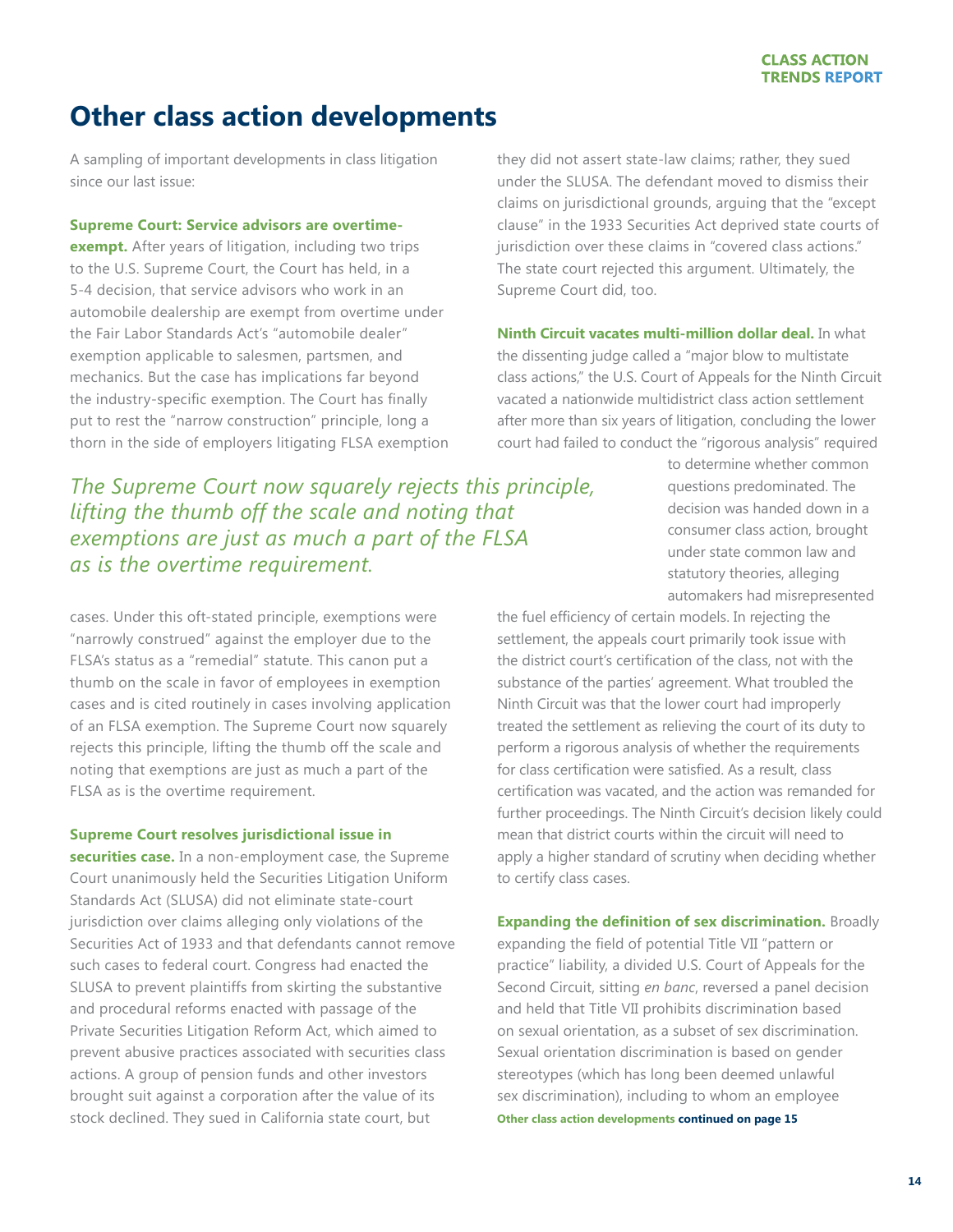#### **OTHER CLASS ACTION DEVELOPMENTS continued from page 14**

should be attracted, and also constitutes associational discrimination because it is motivated by opposition to association between members of certain sexes. The Second Circuit joined the Seventh Circuit which, in 2017, had also made an *en banc* about-face in so holding. (The Eleventh Circuit has ruled to the contrary.) Weeks later, the Sixth Circuit, in a suit brought by the EEOC, held that employees can assert sex discrimination claims based on their failure to conform to sex stereotypes or because of their transgender and transitioning status.

**Consumer class challenges forced tipping.** A national restaurant chain's diners who claim that three New York City franchisees imposed a mandatory tipping policy through automated tabletop order-and-pay tablets may move forward with their proposed class action alleging unfair business practices under New York General Business Law § 349 and other state-law claims. The tablets require diners, when paying their check, to select tip options of at least 15 or 18 percent, but there is no option for *no* tip. Moreover, the restaurants do not disclose this mandatory "surcharge" on the menu, thus misrepresenting the true cost of meals, the plaintiffs allege. A federal district court denied the franchisees' motion for judgment on the pleadings on the diners' proposed class action claims under New York law, including unfair business practices, false advertising, breach of contract, negligent misrepresentation, and unjust enrichment. Among other rejected arguments were the franchisees' contentions that: (1) because tipping is such a well-accepted social norm, customers *expect* to leave a tip, so there was no deception here and no contract breach; (2) the diners would have left a 15- to 18-percent tip anyway, so the plaintiffs did not plead actual harm; and (3) the tips collected through the tabletop tablets went entirely to the servers, so the restaurants were not unjustly enriched.

#### **Former** *Dukes* **plaintiffs cannot get** *Dukes* **docs.**

A federal court overseeing a "spin-off" class action brought by former members of the *Wal-Mart Stores, Inc. v. Dukes* class refused to order the company to produce documents prepared by a consultant the retailer had hired while defending itself against the landmark discrimination suit. The case is one of several smaller class action suits filed by *Dukes* class members after the

Supreme Court held the massive nationwide class could not proceed. The plaintiffs filed a motion to compel production of documents prepared by the third-party consultant analyzing and recommending changes to Wal-Mart's compensation and promotion policies. They contended the documents were "highly relevant" to their disparate impact claims. Wal-Mart raised general **Other class action developments continued on page 16**

## **Tip rule update**

The federal budget bill passed in March resolves ongoing uncertainty over the status of a proposed DOL tip rule. The FLSA imposes certain restrictions on employers that take the tip credit against the minimum wage, including prohibiting employers from including nontipped employees (and managers) in an employer's mandatory tip pool. A 2011 DOL rule extended those restrictions to employers that pay their tipped employees the full minimum wage. In 2017, the DOL moved to pull back that Obamaera regulation. The move generated a good deal of controversy, particularly after reports surfaced that the DOL withheld internal estimates showing that the rule change would mean \$4.6 billion in lost tips for tipped workers. (Labor Secretary R. Alexander Acosta took issue with the estimate and balked at its assumption that employers would withhold tips rather than distribute them among employees.) At any rate, the omnibus spending bill addresses concerns that the proposed rule would allow employers to pocket employees' tips instead of distributing them to other employees, as contemplated. Specifically, it includes a provision to amend the FLSA to provide that: "An employer may not keep tips received by its employees for any purposes, including allowing managers or supervisors to keep any portion of employees' tips, regardless of whether or not the employer takes a tip credit." The provision gives employees the right to sue to recover improperly withheld tips with added damages, regardless of whether they are paid the full minimum wage rate, and empowers the DOL to sue to recover tips and impose civil penalties for violations.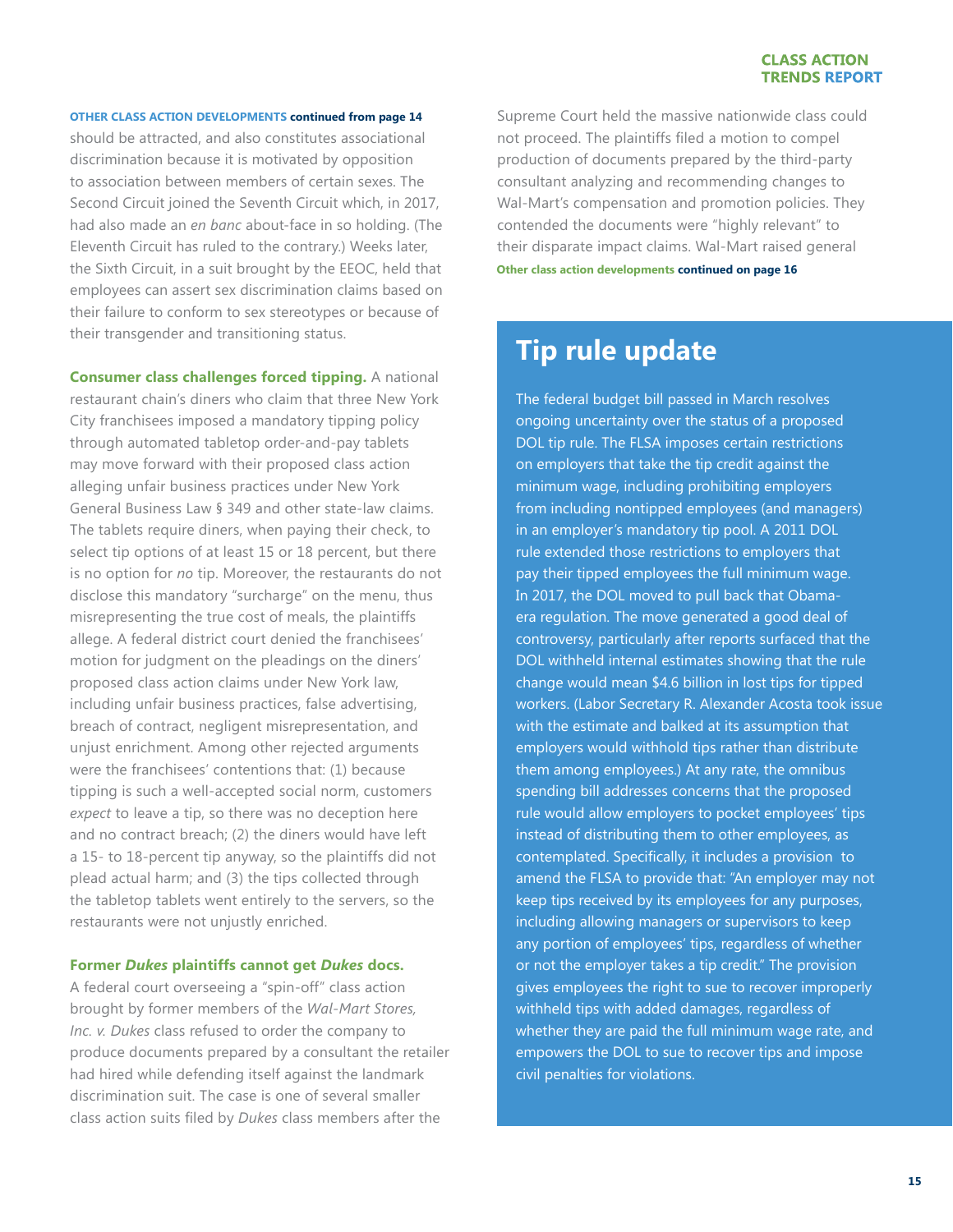#### **OTHER CLASS ACTION DEVELOPMENTS continued from page 15**

objections as to the relevance and the scope and proportionality of the discovery request. The defendant had produced some 1,500 documents related to the consultant's work, but drew the line on the remaining documents. The court found the work product doctrine (but not the attorney-client privilege) shielded the thirdparty documents from discovery. It denied the plaintiff's motion to compel; it also granted Wal-Mart's motion to quash the plaintiffs' third-party subpoena seeking the documents directly from the consultant.

#### **Arbitrator cannot opt in on behalf of potential class**

**members.** An arbitrator lacked authority to decide whether an employer's dispute resolution agreement permitted class action arbitral procedures for anyone other than the named plaintiffs who chose to present the arbitrator with that question and the other individuals who chose to opt in

## *The court held the arbitrator could not bind absent class members to class arbitration given that they had not submitted themselves to the arbitrator's authority in any way.*

to the proceeding before her, a federal court in New York found. The long-running case against a national jewelry retail chain has been ongoing since 2008, when a group of current and former female employees alleged the defendant had discriminated against them in pay and promotion on the basis of their gender. In what the court called "the latest chapter in a rather convoluted litigation," which has made its way to the Second Circuit and back, the court held the arbitrator could not bind absent class members to class arbitration given that they had not submitted themselves to the arbitrator's authority in any way. "Nowhere in the Federal Arbitration Act does Congress confer upon these private citizens the power to bind individuals and businesses except in so far as the relevant individuals and businesses have bound themselves," it wrote. Therefore, the court vacated the arbitrator's class determination award certifying a Title VII disparate impact claim including an estimated 70,000 "absent" class members.

**Out-of-state plaintiffs excluded.** A federal court in Illinois refused to allow out-of-state class members in a Telephone Consumer Protection Act case to piggyback

on the personal specific jurisdiction of named plaintiffs within the state, in a class action suit brought under the statute. Applying the rationale of the U.S. Supreme Court's decision in *Bristol-Myers Squibb v. Superior Court*, a mass tort case, to consumer class actions, the court refused to certify a nationwide class including nonresident plaintiffs and instead certified a narrow class comprised only of Illinois residents. The district court concluded the same due process concerns implicated in *Bristol-Myers Squibb* applied with equal force in the class action context. In so ruling, the court offered class action defendants an important strategy for shrinking the size of nationwide Rule 23 class actions.

### **Online reviewers are similarly situated?** A federal court in Louisiana conditionally certified an FLSA collective action brought by a labor contractor's employees who relied in part on online reviews of the company, where

"alleged" employees posted similar complaints about not getting paid, to establish there were similarly situated employees likely interested in joining the suit. The employees submitted affidavits stating

other potential plaintiffs were heard complaining about missing or delayed wages, too. Finding it a "close call," but noting that close calls should favor the plaintiff at the notice stage, the court granted conditional certification, stressing, however, that the plaintiffs would need more evidence to remain on "solid ground" at the next stage. That is what the discovery period is for, the court reasoned.

**GINA class bid fails.** Two janitors who filed suit alleging their former hospital employer violated the Genetic Information Nondiscrimination Act (GINA) by requiring them to submit a detailed "Family Medical History Form" about their family members, living and deceased, were unable to pursue their claims as a Rule 23 class. The hospital argued the janitors were covered by a GINA exception that allows employers to inquire into the health histories of employees who, like hospital custodians, may be exposed to blood-borne pathogens or carcinogens. Consequently, the hospital argued, the janitors could not adequately represent a proposed **Other class action developments continued on page 17**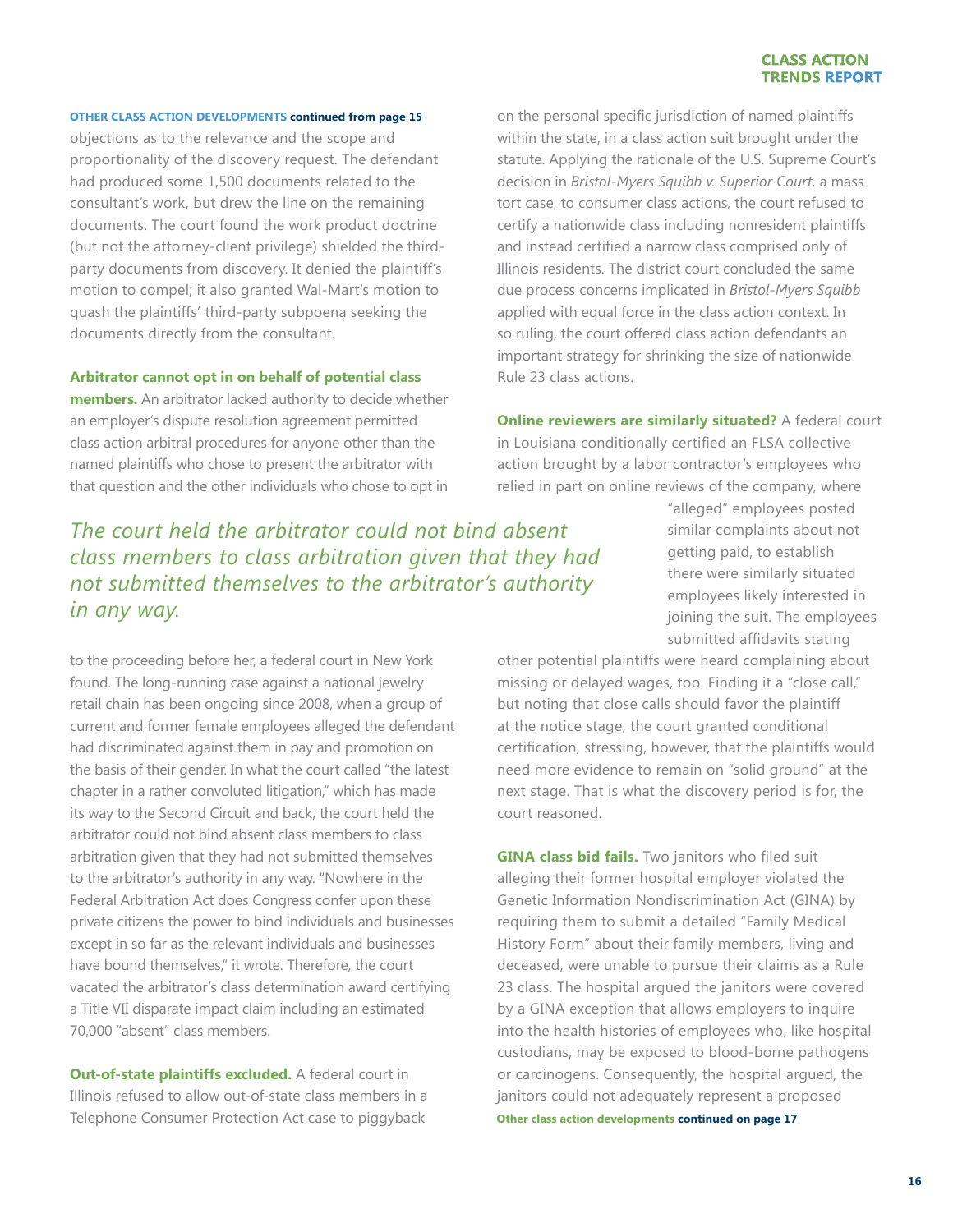#### **OTHER CLASS ACTION DEVELOPMENTS continued from page 16**

class of approximately 3,915 individuals who held a wide range of jobs in departments throughout the hospital. But the magistrate judge was not convinced this OSHA-based exception applied. A failure to exhaust administrative remedies sharply narrowed the cla**ss**, though, as class members who had not filed EEOC charges could not "piggyback" on the plaintiff's charges to salvage their stale claims. Consequently, the plaintiffs could not satisfy the numerosity requirement. However, the magistrate recommended the plaintiffs be allowed to make a renewed showing and redefine their proposed class. Finally, the janitors' claims for prospective injunctive relief were dismissed without prejudice because, as former employees, there was no danger they would be asked to complete the medical history form in the future. Thus, they could not show irreparable injury, so they lacked standing.

for the same work was put to rest after a federal court in North Carolina granted final approval of a \$45 million settlement agreement. The litigation went back nearly 15 years, when 49 female employees first filed EEOC charges alleging a pattern and practice of discrimination. A putative nationwide class action was filed under Title VII and the Equal Pay Act. The hard-fought case was litigated over the last 10 years, including significant motion practice, discovery, unsuccessful mediation, and a trip to the Fourth Circuit to discern the effect of the Supreme Court's decision in *Dukes.* The settlement includes attorneys' fees of one-third of the common fund (\$15 million) in addition to litigation expenses of up to \$1 million.

**"Church plan" challenge.** Following the U.S. Supreme Court's ruling that a pension plan need not be established by a church to qualify as a "church plan," a federal court in

*A national retailer agreed to pay \$25 million to settle two class and collective actions involving 258,000 nonexempt, largely minimum-wage employees who allegedly were compelled to buy the retailer's clothing and were not reimbursed for the expense.*

**Vexing objectors dodge sanctions.** In a non-employment case, an Illinois law firm that brings class litigation on behalf of consumer plaintiffs could not state criminal racketeering charges against a Texas law firm, its principal, and associated attorneys and firms based on their questionable litigation practices of filing meritless objections in class action suits, appealing dismissal of those objections, and only withdrawing their appeal in return for payments for themselves. While the actions in question are unethical and reprehensible, and the allegations regarding their conduct were apparently supported by the record, meritless litigation does not rise to the level of extortion, a federal court in Illinois held, dismissing the firm's RICO and related claims. The court said it also will dismiss state-law claims for abuse of process and unauthorized practice of law unless plaintiffs could show why federal jurisdiction remains in the absence of federal law claims.

### **Settlements**

**Female dollar store managers.** A long-running class action claiming a national discount retail chain paid female store managers less than their male counterparts Illinois granted final approval of a \$29.5 million settlement ending a class action ERISA suit against nonprofit church-affiliated health care employers and other defendants. The plaintiffs in this consolidated class action claimed they were denied the protections

of a defined benefit pension plan because the defendants incorrectly claimed that their plan qualified as an ERISAexempt church plan. Consequently, the defendants allegedly underfunded the plan, required participants to complete five years of service to be fully vested, and failed to furnish required statements and reports. The settlement assured a payment of \$29.5 million in benefits "in the event trust assets attributable to the Plan become insufficient to pay such benefits."

**Mandatory clothing buys.** A national retailer agreed to pay \$25 million (including \$7.5 million in attorneys' fees) to settle two class and collective actions involving 258,000 nonexempt, largely minimum-wage employees who allegedly were compelled to buy the retailer's clothing as a condition of employment and were not reimbursed for the expense, causing their wages to fall below the minimum rate under the FLSA and the laws of California, New York, Florida, and Massachusetts. In a complaint filed in 2013, the plaintiffs alleged they were forced to purchase certain clothing items to comply with the retailer's **Other class action developments continued on page 18**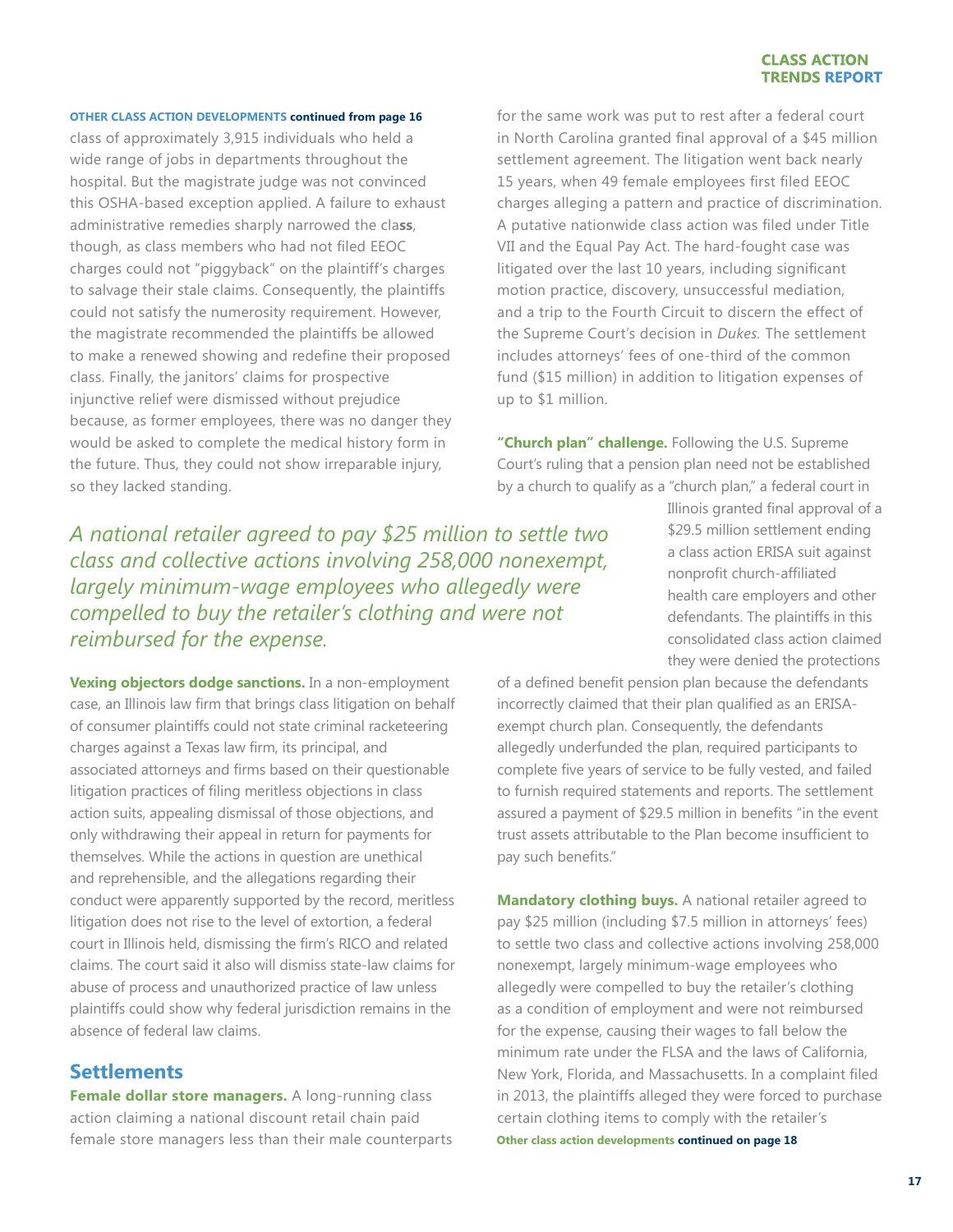#### **OTHER CLASS ACTION DEVELOPMENTS continued from page 17**

"Look Policy" and internal sales demands. A federal court in Ohio certified multiple subclass claims. Central to its commonality analysis were management emails emphasizing the importance of "pushing" or "driving" sales of the store's clothing to employees and tracking those sales. The defendant "adamantly" denied the claims have merit, noting that policies posted in stores expressly stated that the purchase of company clothing was not required. The defendant added that every purchase was

a franchise yoga chain violated California wage laws at its 40 studios in the state. According to the complaint, the national yoga chain did not pay its instructors the minimum wage or overtime, or compensate them for other tasks, such as running the studios' receptions desks, completing mandated trainings, traveling between studios, and creating playlists for their classes. In addition, the complaint alleged the employer failed to provide the requisite meal and rest breaks or reimburse the instructors for their reasonable business expenses,

## *A federal district court in New York granted class certification to a group of women alleging that a Wall Street banking giant has systemically and pervasively discriminated against female professional employees.*

accompanied by "a verified statement by the employee that the purchase was voluntary." The employer also argued the claims could not be litigated as a class anyhow because the plaintiffs would be unable to present common proof that each class member was improperly coerced to purchase company clothing — including employees who never purchased the retailer's clothing — and employees who testified they purchased items for themselves and others, without coercion, and simply because they loved the clothes, which they purchased at an enormous discount. Nonetheless, the defendant settled the dispute to avoid years of additional litigation, and the court signed off on the proposed settlement agreement.

**Rideshare tip share.** Under a proposed agreement, a rideshare company would pay up to \$3 million to settle breach of contract and other class claims brought by drivers in New York, largely focused on the company's failure to remit tips to drivers and its practice of urging passengers not to tip. The complaint also alleged the drivers were misclassified as independent contractors. The deal, if approved by the court, would resolve the potential claims of an estimated 40,000-plus drivers and former drivers in New York who had opted out of arbitration (or whose agreements with the rideshare app did not include an arbitration provision).

**Yoga chain wage claims.** A federal court in California granted final approval to a \$1.4 million deal resolving class claims brought by yoga instructors who alleged

and did not properly pay them upon termination. The named plaintiff asserted claims under the California Labor Code, derivative claims under the Business & Professions Code, and statutory penalties under

the Private Attorneys General Act (PAGA). She sought to represent 1,870 potential class members employed as nonexempt/hourly yoga instructors, interns, or teachers in California during the relevant class period.

**Universities' no-poach pact.** A federal court in North Carolina granted final approval to a settlement that partially resolves claims that two universities — two of the largest employers in the state — had entered into an unlawful no-poaching agreement, allegedly with the intent of reducing employee compensation and mobility by eliminating competition for skilled labor. The settlement resolved antitrust claims against one of the defendant universities, which agreed to eliminate restrictions on hiring or recruiting employees of the other university in exchange for a release of claims. The university also agreed to cooperate with the plaintiffs in the ongoing litigation against the remaining university defendant, among other injunctive relief.

## **Class certification granted**

**Wall Street gender discrimination case.** A federal district court in New York granted class certification to a group of women alleging that a Wall Street banking giant has systemically and pervasively discriminated against female professional employees in violation of Title VII and the New York City Human Rights Law. (In a lengthy opinion, the judge overruled the magistrate judge's recommendation to deny certification—a fairly unusual **Other class action developments continued on page 19**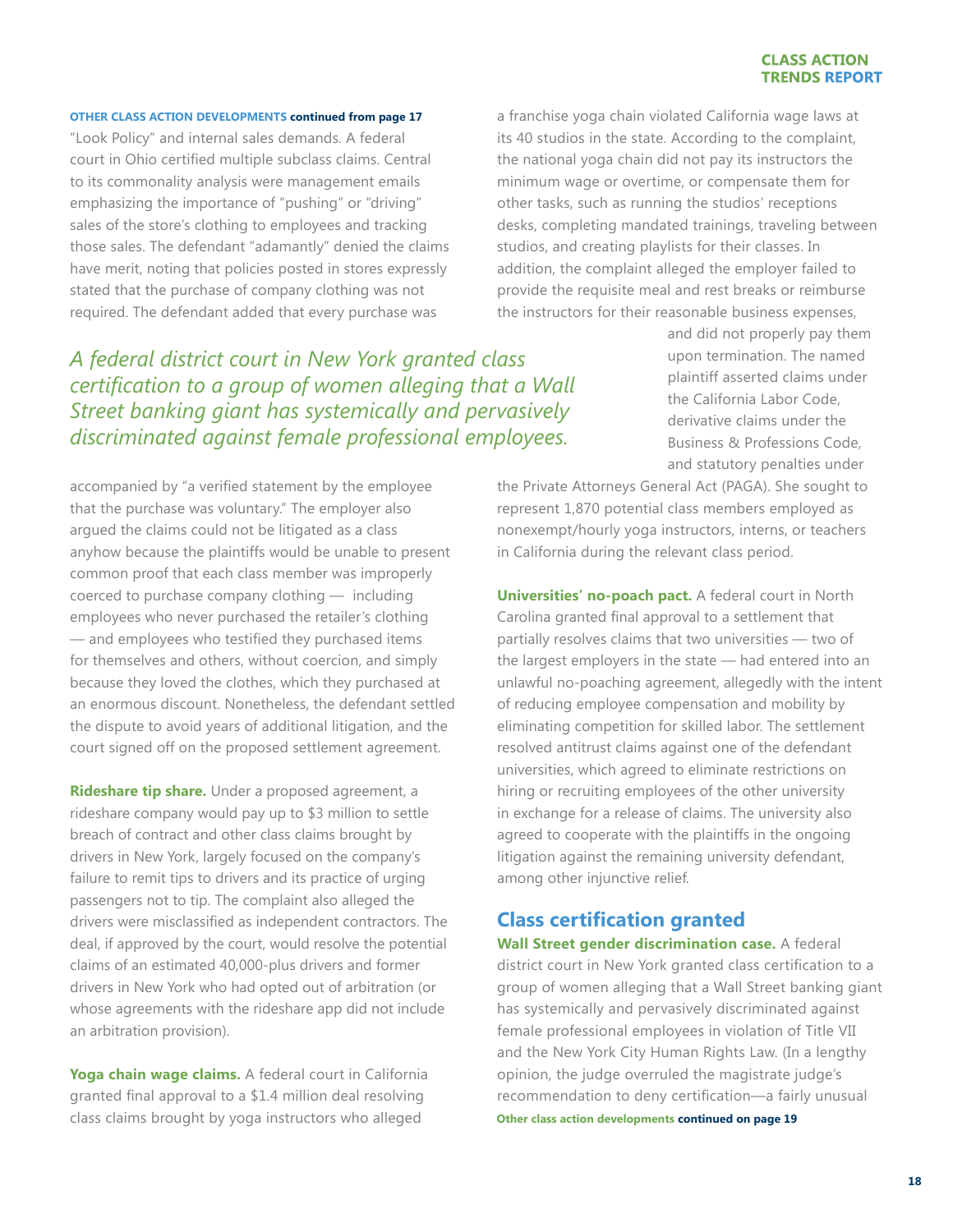#### **OTHER CLASS ACTION DEVELOPMENTS continued from page 18**

move.) The employees claim they were discriminated against in pay, promotions, and performance reviews, and that the firm: (1) employs facially neutral policies that disparately impact women; (2) knows of the policies' disparate impact on women; and (3) maintains a "boy's club" culture that discriminates against women. The class includes female associates and vice presidents who have worked in the firm's investment banking, investment management, and securities divisions since September 2004 (and employees in New York City since July 2002). It is estimated that more than 2,000 plaintiffs are included in the class.

*Immigration detainees at a private detention facility in Colorado met Rule 23 requirements for certification of a Trafficking Victims Protection Act class and a state-law "unjust enrichment class."*

**Au pairs allege wage-fixing.** Au pairs were granted certification of a 91,000-member Rule 23 class action alleging multiple sponsor agencies engaged in an illegal scheme to suppress wages and inflate their own fees, in violation of federal and state wage laws. According to the plaintiffs, the agencies maintained a uniform policy and had a "collective agreement" to "artificially suppress au pair wages at an unlawfully low level." A federal district court in Colorado concluded the au pairs' proposed classes satisfied the prerequisites of Rule 23(a), with the exception of one proposed nationwide state-law claim class. Further, agreeing with the plaintiffs that the agencies' alleged agreement to suppress wages was the "foundational liability issue" in the antitrust claim, the court found this common issue predominated over any individual issues.

**Off-the-clock bag checks.** A sales associate at one of a national clothing retailer's California stores was granted certification of a California Labor Code class action alleging employees were not paid for time spent undergoing off-the-clock "exit inspections" before leaving the store for breaks and at the end of their shifts, including time spent waiting for managers to be available to conduct those inspections. While the security inspection itself "lasted less than one minute," the plaintiff alleged that after closing shifts, she

typically had to wait 15-20 minutes, while off-the-clock, before the manager actually conducted the inspection. Opposing certification, the employer argued not all employees were subjected to the inspections. Employees were subject to inspection only if they carried a bag or parcel large enough that it could be used to steal store merchandise. Moreover, the employer asserted its written policy required that bag checks were to be conducted on-the-clock. The policy was silent, though, on whether inspections should be performed before or after an employee physically clocks out for the day (and the plaintiff said that "*everybody* waited until after they clocked out" to have their bags checked).

> That dispute of fact must be resolved to determine whether nonexempt employees were not, and should have been, compensated for that time. After finding there were common questions of law and

fact that were susceptible to classwide determination, the answers to which "drive resolution of the litigation," the court certified a Rule 23 class of approximately 1,086 nonexempt employees who were subject to the inspection policy.

**Detainees' forced labor claims.** Immigration detainees at a private detention facility in Colorado met Rule 23 requirements for certification of a Trafficking Victims Protection Act (TVPA) class and a state-law "unjust enrichment class" in a lawsuit against the facility. Under the sanitation policy, detainees were required to perform cleaning tasks or be subject to sanctions, such as solitary confinement or criminal proceedings. The detainees also performed jobs through a voluntary work program that paid \$1 per day for tasks such as laundry and food services. The district court certified two classes: the TVPA class for the mandatory work and the unjust enrichment class for the voluntary work. Affirming a district court's holding on interlocutory appeal, the U.S. Court of Appeals for the Tenth Circuit found that all class members based their claims and theory of recovery on the facility's sanitation policy. Requirements for an unjust enrichment class were met because the detainees' claims were all based on the theory that the facility unjustly retained a benefit from their labor under the voluntary work program.  $\blacksquare$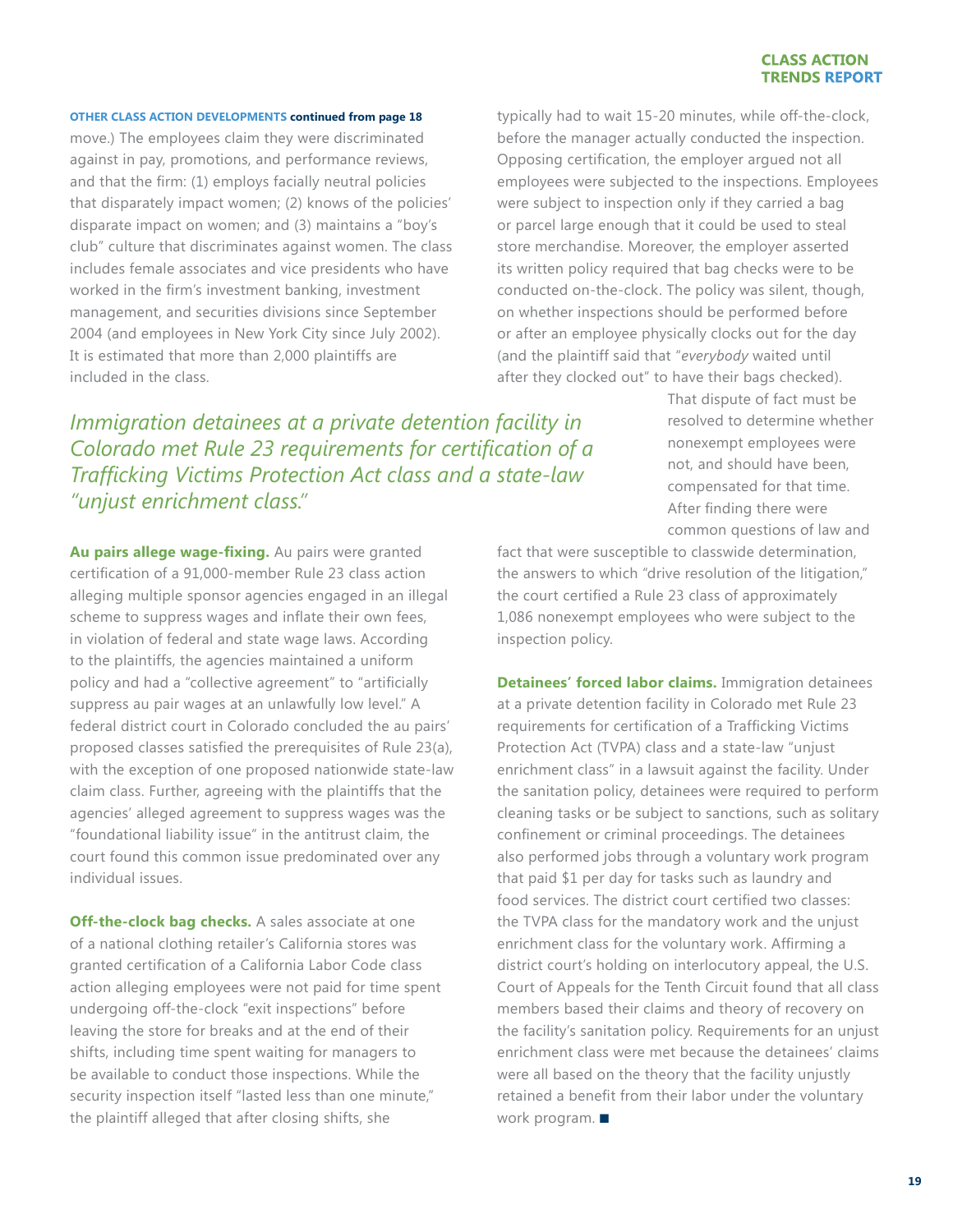## **On the radar**

- The Supreme Court has heard oral arguments in  $\blacksquare$ two cases that raise significant issues affecting class and collective litigation: (1) whether arbitration agreements requiring employees to waive their right to bring class or collective actions violate employees' protected rights under the National Labor Relations Act; and (2) whether, under "American Pipe tolling" principles, previously absent class members can bring a subsequent class action suit outside of the applicable limitations period. Both decisions can have a massive impact on class and complex litigation. The Supreme Court will issue its rulings before its current term expires in June.
- **The Department of Labor (DOL) has launched a self**audit pilot program that allows employers to report potential Fair Labor Standards Act (FLSA) violations and resolve them proactively, without the potential added exposure of collective action lawsuits. The Payroll Audit Independent Determination (PAID) program, which took effect on April 3, 2018, will give employers an opportunity to resolve possible wage and hour violations expeditiously, avoiding the cost and delay of litigation, as well as liquidated damages or civil monetary penalties. Under the program, employees would be required to sign a release of claims in order to receive back pay. At the end of an

initial six-month trial run, the DOL will decide whether to make the PAID program permanent.

**• An en banc Ninth Circuit will revisit a September 2017** panel decision refusing to give controlling deference to a provision in the DOL's Field Operations Handbook (FOH) related to tipped employees. The FOH states that, where "tipped employees spend a substantial amount of time (in excess of 20 percent) performing preparation work, no tip credit may be taken for the time spent on such duties." The panel held that this "80-20" provision was an impermissible attempt to create a "de facto" regulation, one that couldn't be squared with the DOL's actual dual jobs regulation, which addresses situations when an employee works two distinct jobs for an employer, and says nothing about individual tasks within a single job. In a February order, however, the Ninth Circuit said the full court will reconsider the panel's disposition, and that the decision was not to be cited as precedent. With this, the Ninth Circuit inserted further uncertainty into one of the most contentious wage-hour issues currently being litigated in the courts.

Watch for news on these and other important developments affecting class litigation on Jackson Lewis' Employment Class and Collective Action Update blog.